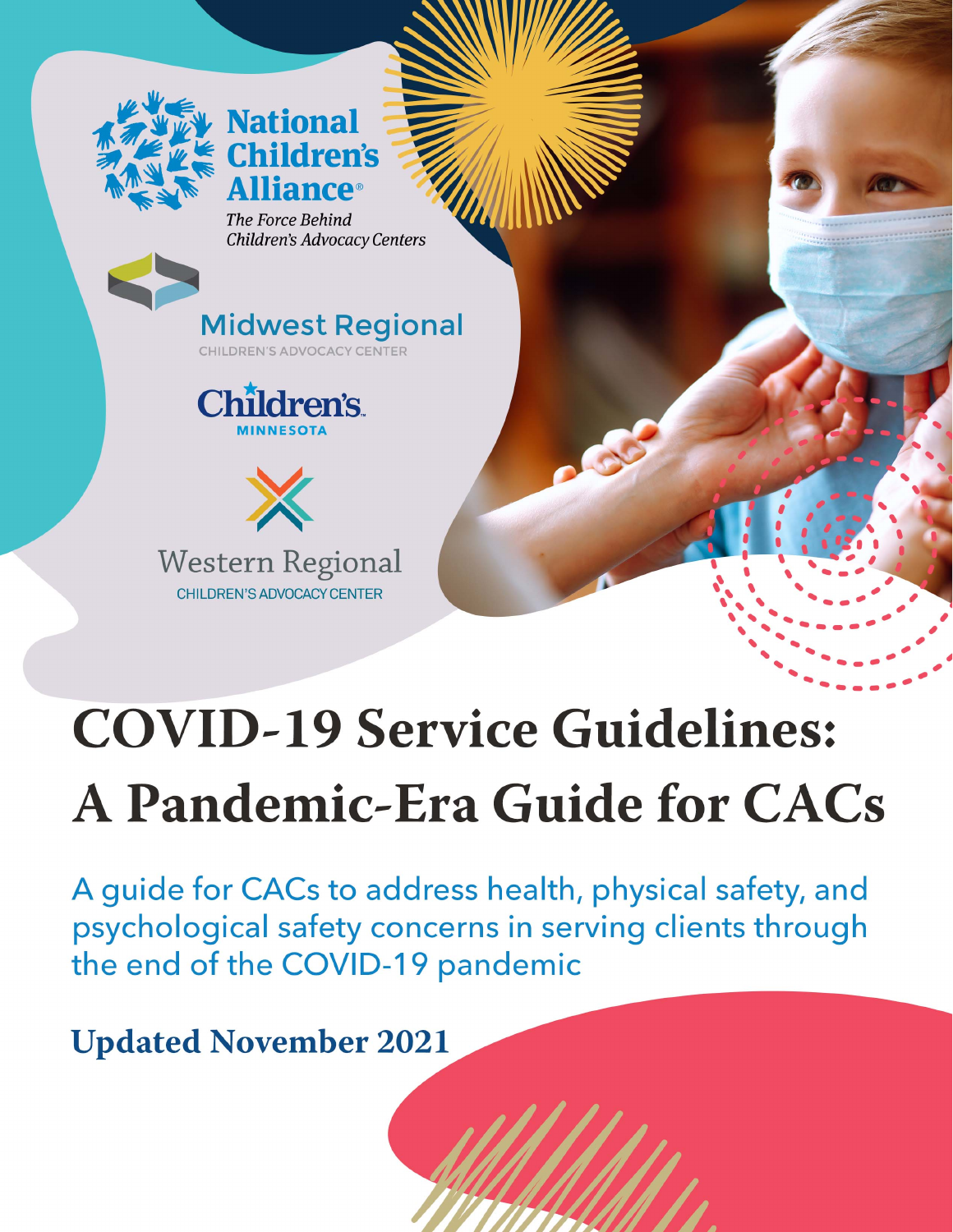Children's Advocacy Centers (CACs) provide many essential services which have, until now, been conducted in person, and some of these services critical to children's health, safety, and well-being must continue despite the COVID-19 outbreak. This guide, provided in FAQ format, is provided to answer questions for CAC staff and multidisciplinary team members on how to maintain health and safety in the CAC setting, to balance the need for pandemic safety against the critical needs of children and families, and to ensure the psychological safety necessary for children to heal and for staff and teams to work effectively.

These guidelines are intended to be followed until community spread of COVID-19 has stopped permanently. As of November 2021, COVID-19 vaccine availability is widespread in most parts of the U.S., even while community spread is still uncontrolled in many areas as few states and localities have reached vaccination rates necessary to achieve herd immunity. Vaccination of some or all CAC staff and partners does not change any safety guidelines, and CACs must vigilantly enforce safety guidelines whether professionals are vaccinated or not. These guidelines will be updated periodically as new information becomes available.

Information in this guide is for discussion and team-planning purposes only. References have been provided to CDC sites with formal recommendations. In cases where information from local public health authorities conflicts with CDC recommendations, we recommend to err on the side of additional safety precautions.

# **Contributors**

We are grateful for the contributions of medical providers and experts from institutions in the CAC movement who consulted on this document.

#### Ernestine Briggs-King, Ph.D.

Program Director, Data and Evaluation UCLA-Duke University National Center for Child Traumatic Stress (NCCTS) Associate Professor in Psychiatry and Behavioral Sciences, Psychiatry, Child & Family Mental Health & Developmental Neuroscience Duke University School of Medicine Director of Research Center for Child & Family Health Child and Family Clinical Psychologist Duke Health

#### Karen Farst, MD

Director Center for Children at Risk, University of Arkansas for Medical Sciences (UAMS)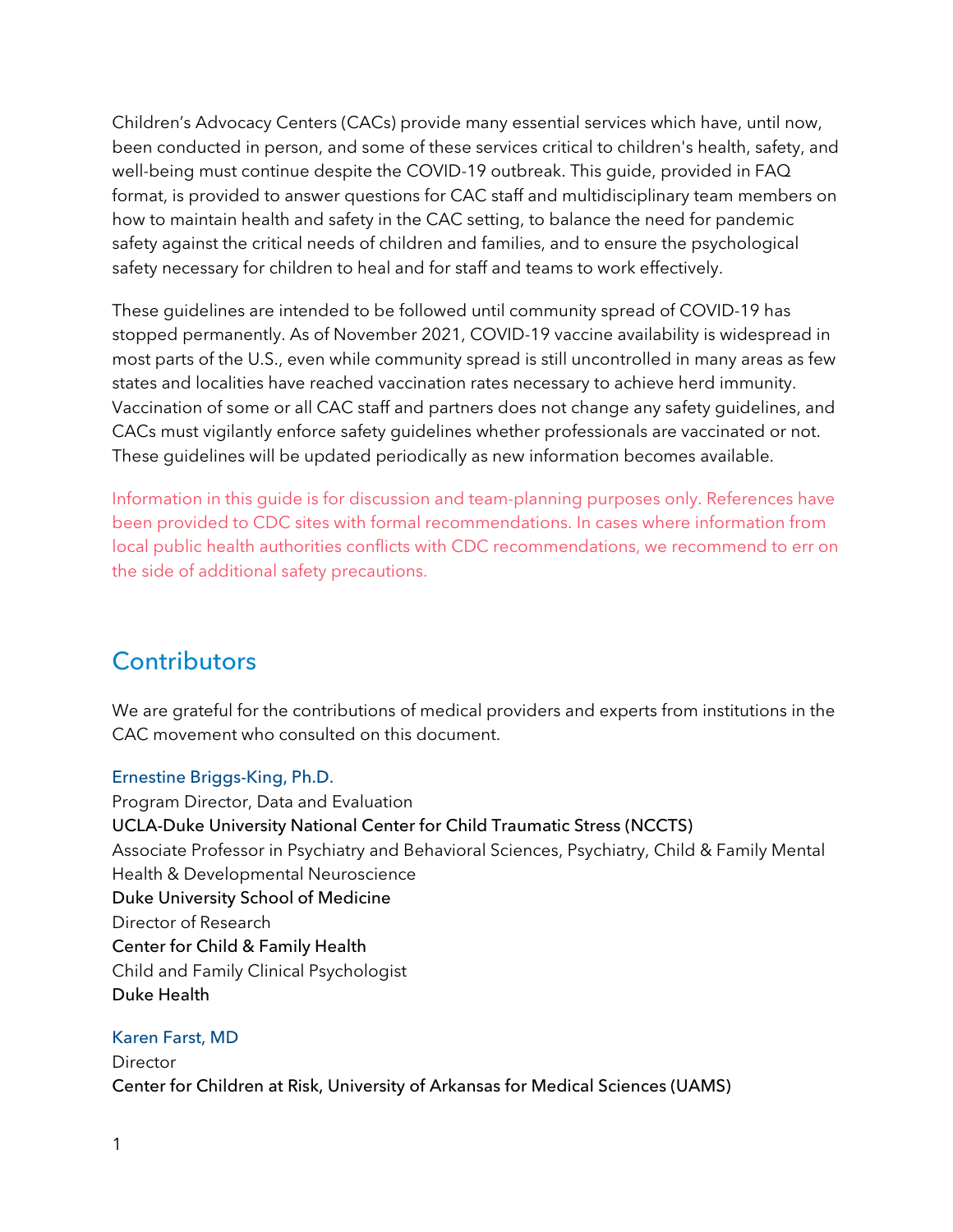Associate Professor College of Medicine, Department of Pediatrics, UAMS Child Abuse Pediatrician Arkansas Children's

#### Mark Hudson, MD

Executive Director Midwest Children's Advocacy Center | Children's Minnesota Medical Director Midwest Children's Resource Center

#### Teresa Huizar

Executive Director National Children's Alliance

#### Joseph Kurland, MPH

Vaccine Specialist / Infection Preventionist Children's Minnesota

#### Kim Martinez, MPH, RN, APRN, CPNP, PSANE

Program Manager of Medical Academy and Peer Review Midwest Children's Advocacy Center | Children's Minnesota

#### Suzanne Starling, MD

Child Abuse Pediatrician San Diego, California

#### Kori Stephens, MPH, ACC

Project Director Midwest Children's Advocacy Center | Children's Minnesota

#### Carole Swiecicki, Ph.D.

Executive Director Dee Norton Child Advocacy Center Assistant Professor, Psychiatry and Behavioral Services Medical University of South Carolina College of Medicine

#### Blake Warenik

Director of Communications National Children's Alliance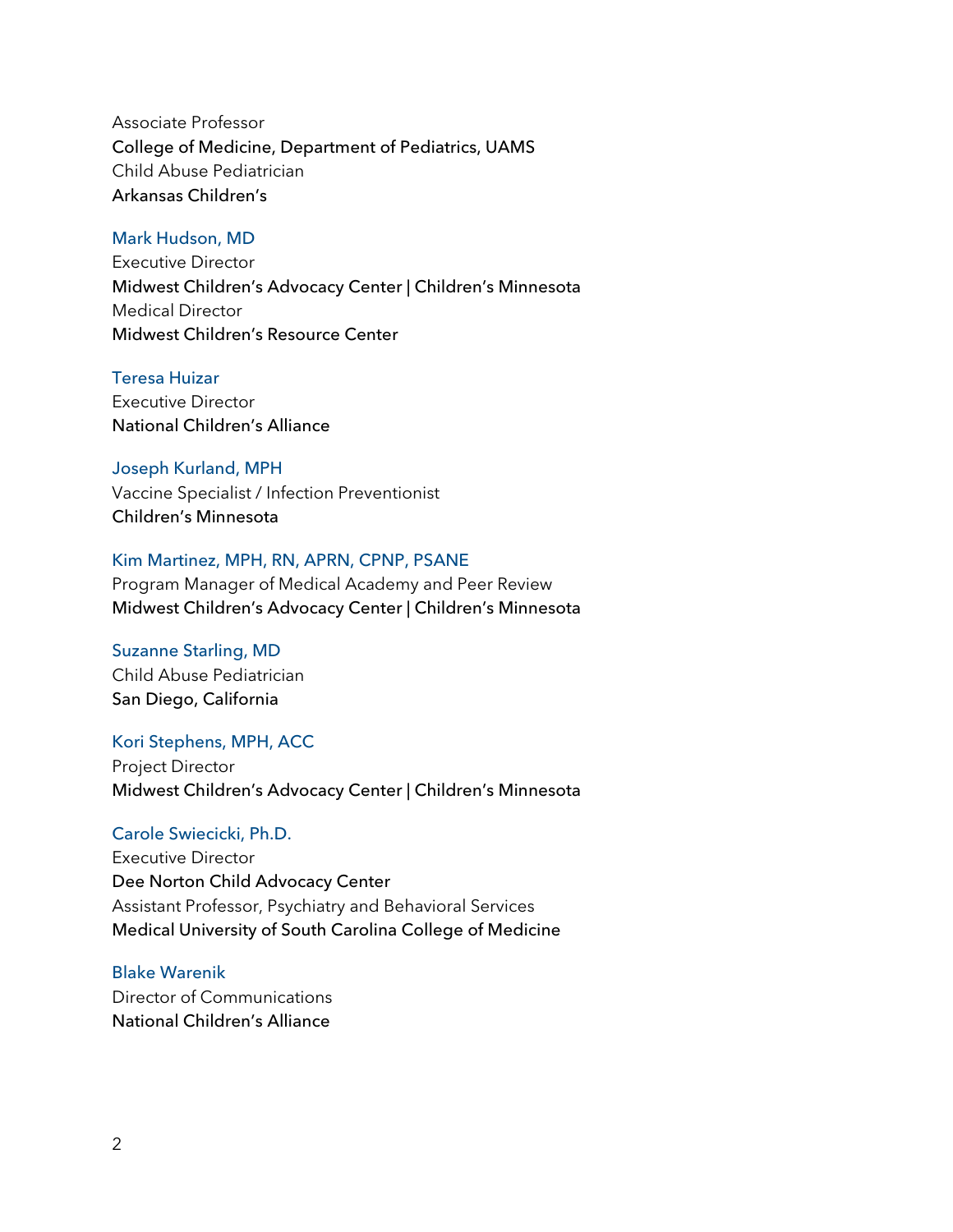# Delivering services safely

To continue delivering services, CACs will need to adhere to certain basic safety procedures indefinitely, until the community spread of COVID-19 is halted by the broad availability of an effective vaccine or other developments. Fortunately, these safety procedures are simple, knowable, and possible for CACs of all types and sizes. Expert medical doctors, infectious disease specialists, and other medical providers familiar with the community-based CAC setting have provided the following health and safety guidance to help you adapt your operations to the pandemic era.

# **COVID-19 vaccination safety and effectiveness**

Is the COVID-19 vaccine safe?

Yes. Based on results of the largest clinical trials in American history, the COVID-19 vaccines approved by the FDA for distribution in the U.S. are safe.

[See the CDC's facts about COVID-19 vaccines for more information](https://www.cdc.gov/coronavirus/2019-ncov/vaccines/facts.html?CDC_AA_refVal=https%3A%2F%2Fwww.cdc.gov%2Fcoronavirus%2F2019-ncov%2Fvaccines%2Fvaccine-benefits%2Ffacts.html)

Will vaccines protect me, my team, and my clients, from getting sick with COVID-19?

Yes. While protection is not absolute, the Pfizer and Moderna vaccines first to reach the market in the U.S. remain very effective at preventing symptomatic COVID-19 infections. The Delta variant that now accounts for nearly all U.S. COVID-19 infections has reduced the effectiveness against infection of these two vaccines only slightly. Critically, these two vaccines are still very effective at preventing severe illness requiring hospitalization by Delta variant infections. According t[o the latest CDC study,](https://www.cdc.gov/mmwr/volumes/70/wr/mm7037e1.htm?s_cid=mm7037e1_w) unvaccinated people are over 10 times more likely to be hospitalized with COVID-19 than vaccinated people. Unvaccinated people are also 11 times more likely to die of COVID-19 than vaccinated people, the study found.

#### [Learn how COVID-19 vaccines work](https://www.cdc.gov/coronavirus/2019-ncov/vaccines/different-vaccines/how-they-work.html)

Does NCA recommend that CAC professionals and MDTs be vaccinated against COVID-19?

Yes. We strongly encourage CAC staff, volunteers, and partners to receive the vaccine as soon as possible as a matter of both workforce safety and safety for children and families. Many clients may not be vaccinated or even able to receive the vaccine due to age or medical conditions that compromise the immune system. What's more, many clients may not have a choice whether or not to appear at the CAC, intersecting with safety and consent issues.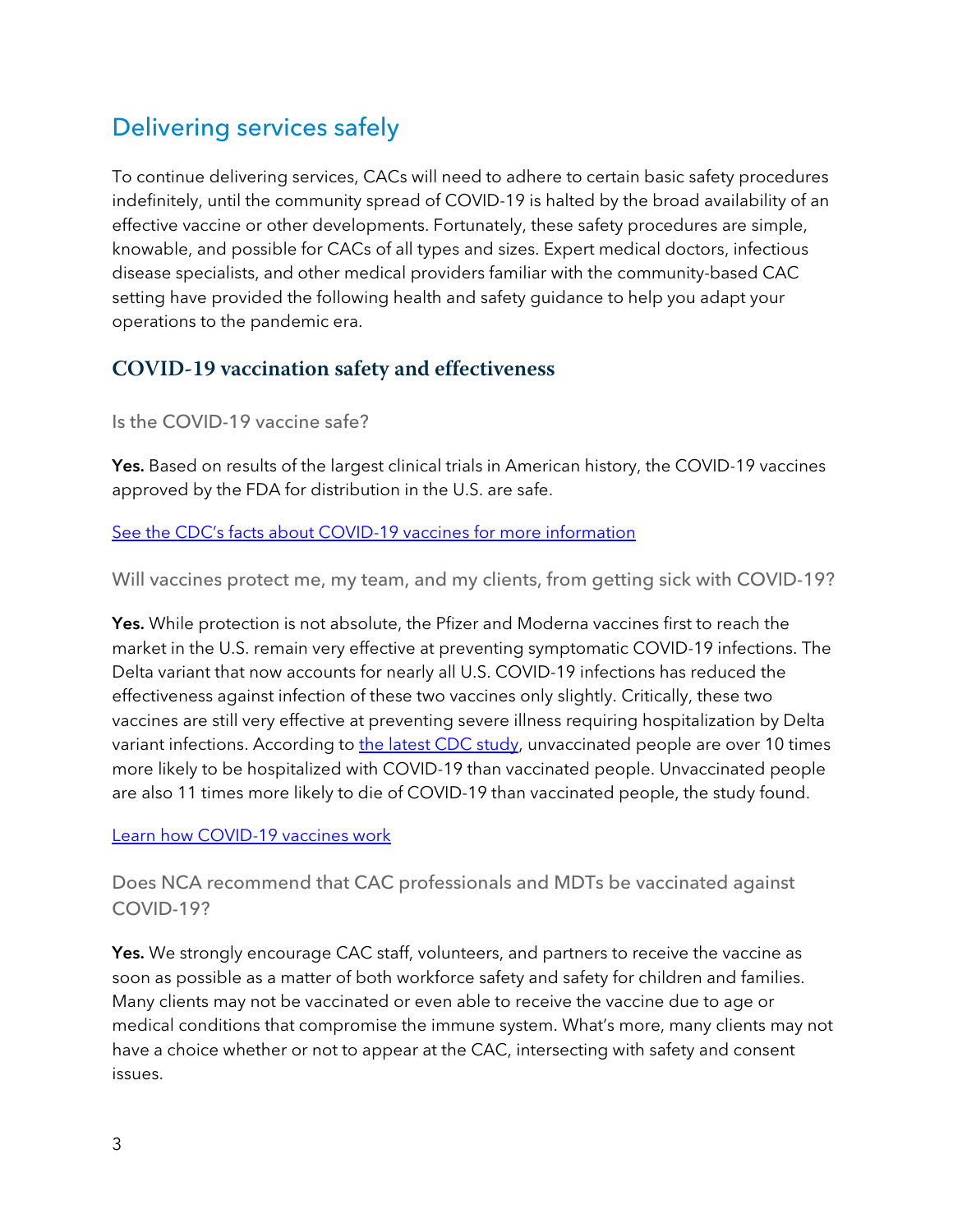#### [Learn how COVID-19 vaccines work](https://www.cdc.gov/coronavirus/2019-ncov/vaccines/different-vaccines/how-they-work.html)

#### Should CACs mandate that staff be vaccinated?

Many CACs have achieved full staff vaccination through voluntary means. For others, most staff are vaccinated but there are some staff that are still hesitant or reluctant to do so. In many instances, having one-on-one conversations to address fears and concerns and/or offering incentives may achieve full vaccination status.

Where that does not achieve full vaccination status, for the health and safety of both employees and families served by the CAC, the CAC should consider a mandatory vaccination policy (taking into account *bona fide* religious and medical exemptions) for staff, in consultation with HR and the CAC board. It is important to keep in mind that CACs exist to attend to the physical and psychological safety and well-being of children. So, as a matter of first principles, we have to be vigilant about creating and maintaining a safe and healthy environment for them and their families.

One important consideration is that clients may not have a choice on whether to appear at the CAC and certainly have no choice about a child abuse investigation. Their level of safety and concern about infection during their visit is paramount. While some staff may be hesitant to be vaccinated, there are ways to address this hesitation.

- Ensure that you are willing to have open discussions with staff, listening to and addressing concerns.
- Consider group incentives for staff/partners to reach 100% vaccination, such as gift cards or flex days.
- Consider vaccine mandates in consultation with HR or legal professionals.

[The best evidence for how to overcome COVID vaccine fears \(Scientific American\)](https://www.scientificamerican.com/article/the-best-evidence-for-how-to-overcome-covid-vaccine-fears1/)

[Is the vaccine safe? \(CDC\)](https://www.cdc.gov/coronavirus/2019-ncov/vaccines/safety.html)

#### [COVID-19 vaccine FAQ: Safety, side effects, and efficacy](https://www.webmd.com/vaccines/covid-19-vaccine/news/20201217/covid-19-vaccine-faq-safety-side-effects-efficacy)

National Children's Alliance has a COVID-19 vaccine mandate for our own staff. And, any site reviewers who conduct in-person reviews are required to be vaccinated as well. While NCA achieved full vaccination status voluntarily and through the use of incentives originally, we believe the mandate assists with new hires and in reassuring members that any contact with staff will be as safe as we can make it.

Does being vaccinated allow us to change or loosen up our safety procedures, like to stop masking?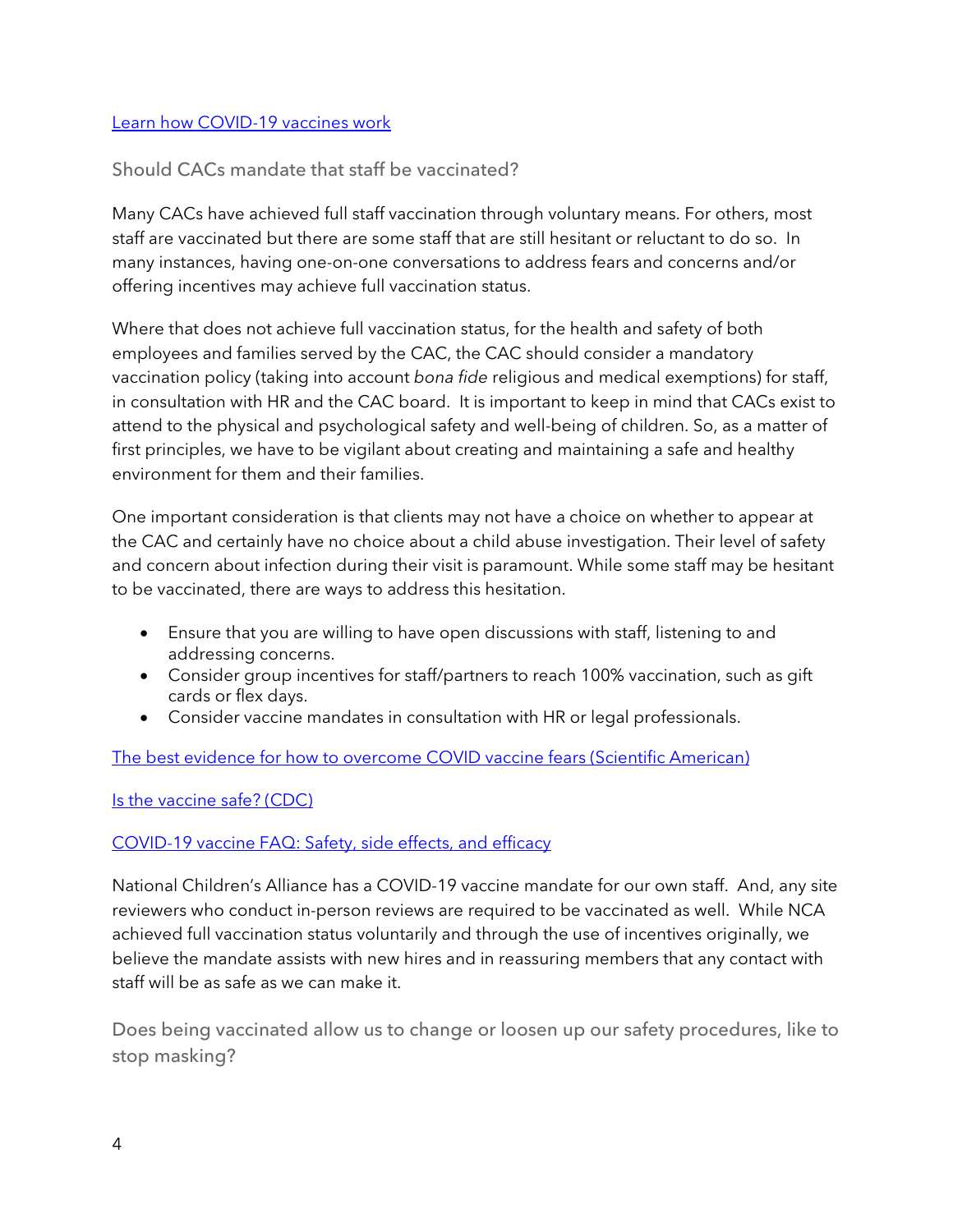No. It is still critical to maintain safe and appropriate masking, PPE wear, social distancing, and other safety precautions and processes in this guide, whether those at your CAC have been vaccinated or not, because simply not enough people have been vaccinated to prevent community spread. Until we reach herd immunity through vaccination, which is a long way off, relaxing your vigilance is not an option.

#### [See more FAQs on the vaccines from the](https://www.nejm.org/covid-vaccine/faq) *New England Journal of Medicine*

#### Do I need the vaccine if I've already been infected?

Yes. While prior infection with SARS-CoV-2 does provide some immunity from the strain that caused the initial infection, reinfection is still possible. It is still unknown how long recovered hosts are immune from the strain they were previously exposed to, and reinfections may still be dangerous to the host and infectious to others. The Pfizer and Moderna vaccines are not "strain specific" and work by building the body's immunity against the virus' method of getting inside of the body's cells.

## **Reliable sources of information about the pandemic**

What are good sources of COVID-19 information?

Currently, the best source of U.S COVID-19 information is the CDC. While not infallible, the CDC is still the authority on what the latest science tells us about pandemic, the vaccines, and effective safety measures.

#### [See a collection of CDC scientific explainer videos about COVID-19](https://www.cdc.gov/coronavirus/2019-ncov/your-health/need-to-know.html)

The science seems to go back and forth all the time. What's the truth? How can I convince others to take safety measures when we don't know for sure?

Science, by its nature, evolves when new facts are uncovered. While our understanding of the nature of the novel coronavirus, and the COVID-19 disease it causes, was fluid in the early days of the pandemic, we now understand much more about it, how it transmits, and how to stop it.

Suffice it to say that the virus transmits through the air when in close contact with the breath of infected people. No measure is 100% effective, but properly fitted masks, social distancing, and good ventilation limit the spread, while the vaccines provide highly effective immunization to prevent contracting and spreading the virus.

[See a collection of CDC scientific explainer videos about COVID-19](https://www.cdc.gov/coronavirus/2019-ncov/your-health/need-to-know.html)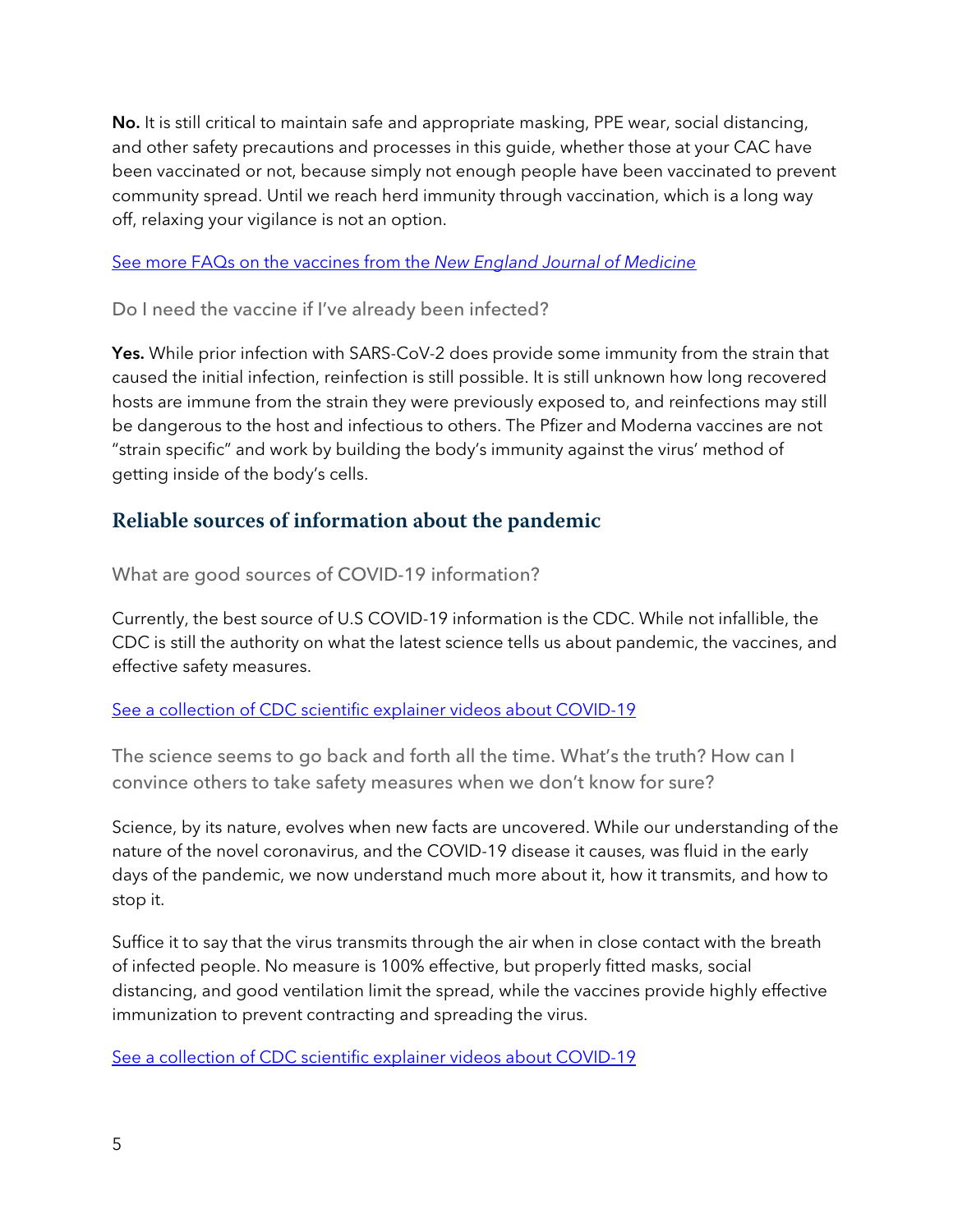What if the information I'm getting from our local or state public health authorities is different from what the CDC says?

Some public health authorities are giving good advice, and some aren't. While you should absolutely make every effort to follow local public health guidance, make sure you understand the rationale behind the guidance, and ask questions. Familiarize yourself with the CDC guidance, and where it differs from your local guidance, choose the less risky option based on the rationale.

See CDC quidance on protecting yourself and others in the workplace

# **NEW! CAC operational planning for health and safety**

How can we make people adhere to our health and safety rules, especially partners in a position of authority?

Remind everyone who comes in the door of your health and safety practices, explain that these safety rules are for their protection, and that, unfortunately, the CAC can't provide services if safety rules are not followed. CAC leaders and staff must take ownership of the choices they make and feel empowered to stand behind their safety rules.

What if someone refuses to obey our safety rules, and we have no way to make them?

With partner agencies, several strategies can be applied.

- First, depoliticize and de-escalate the discussion over masking and safety procedures. Instead, talk about it from the position of child safety.
- Second, because families with an abuse allegation cannot decline an investigation, we have to be very aware that they do not have the ability to meaningfully decline to be interviewed in an unsafe environment. Therefore, CACs have an enhanced role in ensuring clients have a safe environment.
- Last, if line-level MDT partners are failing to follow safety guidance, this should be addressed with their supervisors, as with any issue that needs supervisory support.

You may not be able to control what a partner does, but you can control what your staff does. Someone may refuse to wear a mask, but you can require your staff to. You can request safe alternatives to in-person meetings.

What should we do if too many members of our staff or partners go out sick with the virus?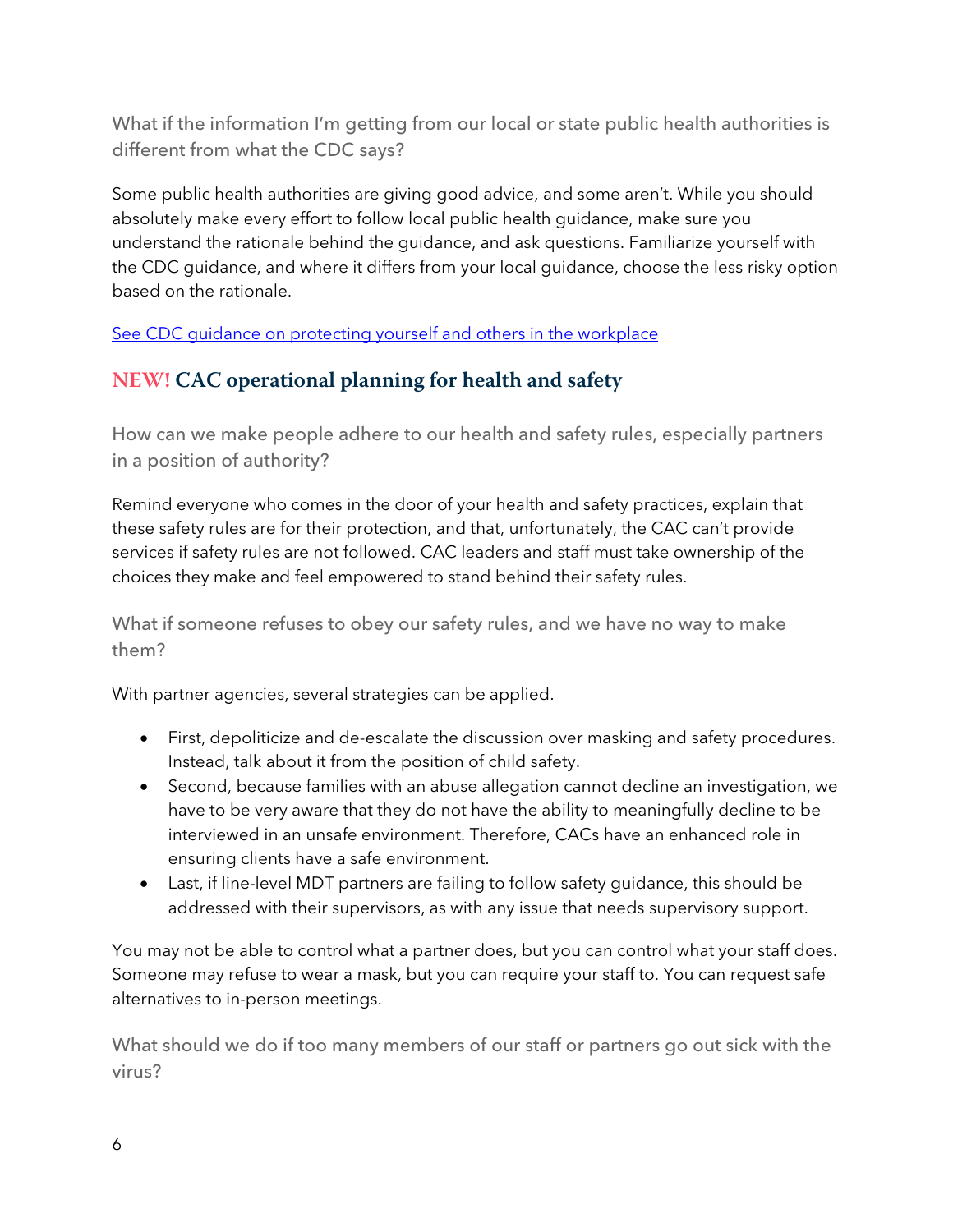Have an effective continuity plan in place. Sit down with your team and staff (virtually if that is part of your safety planning), and have an explicit discussion about who does what in what case, with a goal of ensuring that illness does not spread through the CAC. If you don't have an explicit, detailed plan, you need one. This plan will look different for small CACs vs. large ones, and between CACs attached to larger organizations like hospitals vs. independent centers.

Once you've completed a plan, think through whether your plan is reasonable, and make sure it includes your steps to remain vigilant to prevent spread, even for staff and partners and their families who are at home.

Should we notify staff and visitors if they may have been exposed to an infection in our CAC?

Yes. It's important to notify anyone who may have come into contact with an infectious person at the CAC setting, as specifically as possible,

It's equally important to remain in compliance with HIPAA by not revealing, directly or indirectly, the private health information or the name of the person who fell ill. All people who may have been exposed need to know is that they may have been exposed, on what date, and what they should do next: get tested within the appropriate window and monitor for possible symptoms.

How will we know if someone who's been on the premises gets sick later?

Make it part of your screening mechanism. It's common for dentists and other providers to make visitors and patients fill out a screening questionnaire, which includes an agreement to notify the office if they fall ill later.

Ask your staff, team, and clients agree to notify the center if they fall ill within 14 days of visiting the CAC. Tell them it's important not to lie or conceal the truth. It'll be on the honor system for the most part, but it's better than not making this expectation clear.

# **Screening clients, staff, team members, and visitors**

What health screening questions should CACs ask before a client is scheduled for services?

All clients, family members, community partners, and CAC staff should be screened each time before coming into the CAC for an appointment or shift.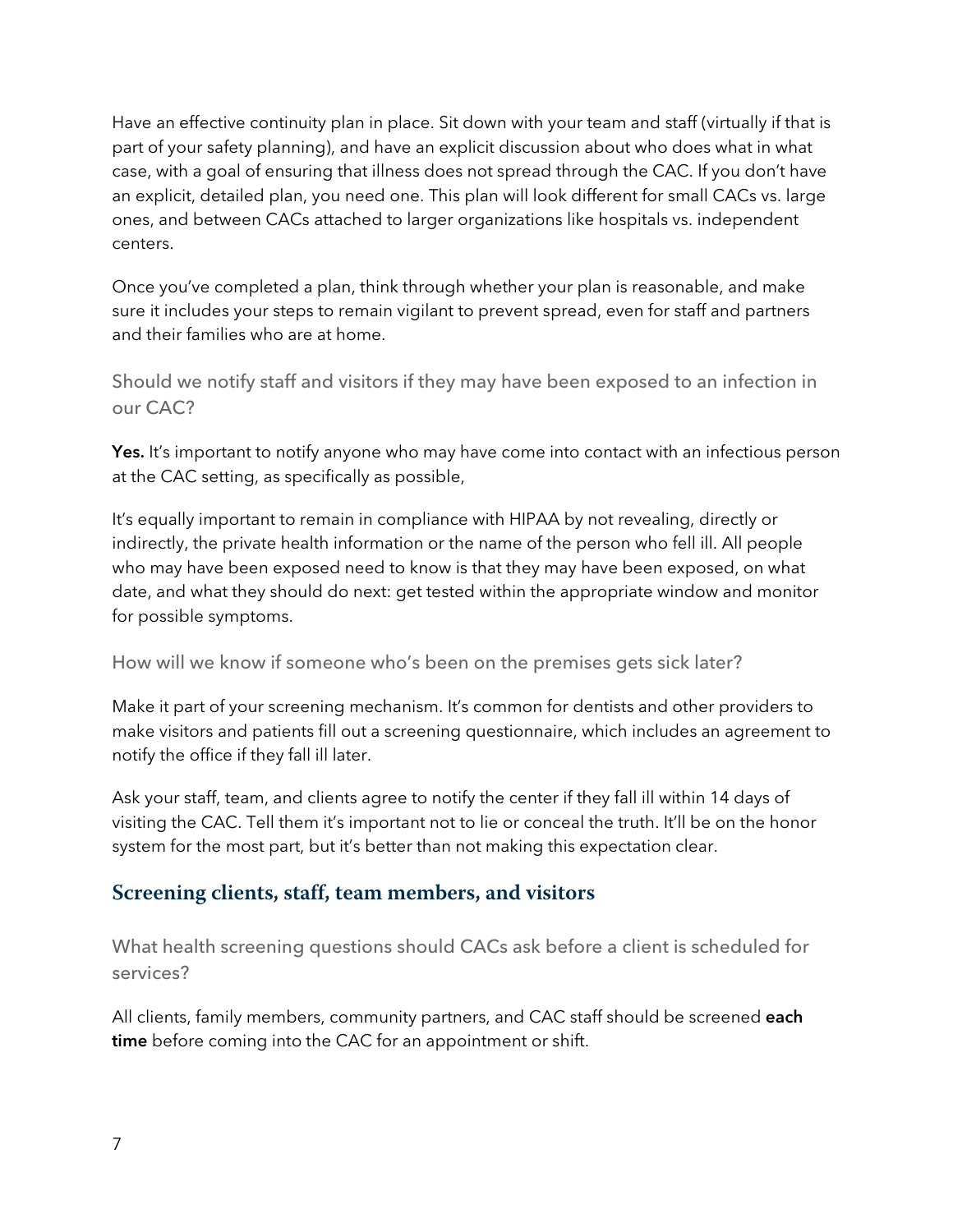Screening of clients should occur at the time that the appointment is scheduled and repeated when the client/family enters the CAC. Screening of staff should be performed daily in some format, but this will vary by setting. Many hospital-based CACs have their own staff screening methods, such as online screening, and these should be followed by all CAC staff, team members, and visitors. Staff should monitor their symptoms closely before leaving for work and have a low threshold for being evaluated for possible SARS-CoV-2 illness if any symptoms listed in the screening question below are discovered. Similarly, because the onset of symptoms occurs rapidly, CACs should put in place policies whereby employees feeling ill should leave work as quickly as possible.

Community-based CACs might have someone designated to screen colleagues, or there could be a screening station where staff and teams check-in when they arrive and attest that their screening questions are still negative.

All CAC directors should strongly consider some form of screening compliance in case there is an exposure in the CAC. Additionally, if a client or family inquires, the CAC will be prepared to describe their process.

Screening questions

- Have you recently been exposed to someone known or suspected of having COVID-19?
- Do you or anyone in your home currently have **any** of the following symptoms?
	- Fever or chills
	- Cough
	- Shortness of breath or difficulty breathing
	- Fatigue
	- Muscle or body aches
- Headache
- New loss of taste or smell
- Sore throat
- Congestion or runny nose
- Nausea or vomiting
- Diarrhea

Unless there is an emergent risk to health and safety in failing to provide services immediately, anyone answering "yes" to any of the screening questions should be rescheduled. If answering yes to any symptoms, clients and families should be advised to contact their own medical provider for care and follow-up. In urgent situations, a tele-forensic interview may be an option (see [NCA Guidelines for Tele-Forensic Interviews.](https://learn.nationalchildrensalliance.org/telefi)) Keep in mind that some children sick with COVID-19 or other illnesses will be too ill to be interviewed by any method, and their health needs should be the priority until they recover.

Should unwell staff or MDT members with respiratory symptoms be allowed to come to the CAC?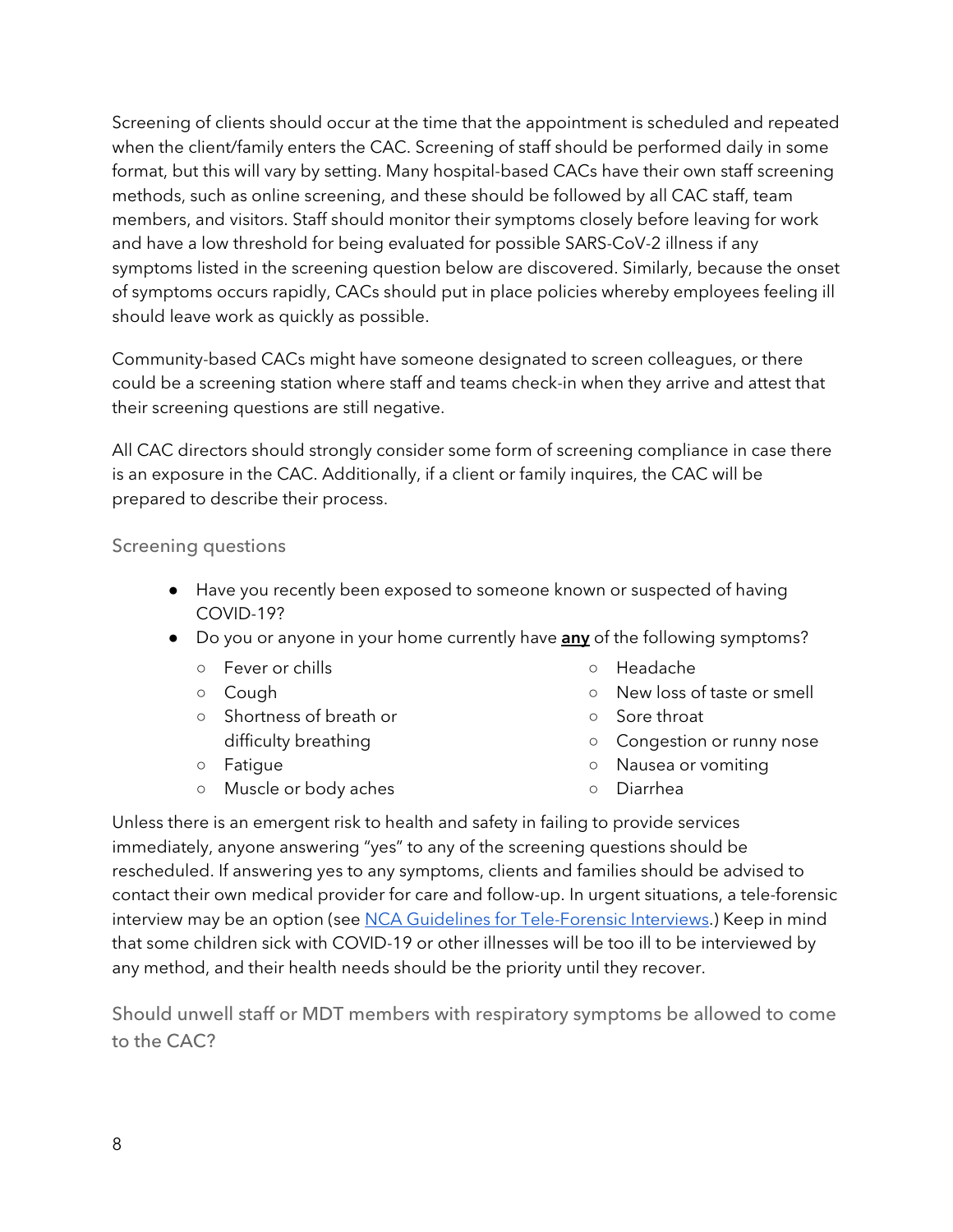Under no circumstances should CAC staff or MDT members with symptoms of illness be allowed to enter the CAC. Additionally, symptoms and severity vary widely from person to person. For the health and safety team members, children, and families, any staff or team member with symptoms of illness should not be allowed to come to the CAC, should leave if symptoms develop while present, and should not come in contact with other CAC staff or team members outside of the facility. Those who believe their symptoms are just allergies or a cold should be included in this policy, as those with such symptoms often have COVID. No degree of illness is acceptable to be present at the CAC.

This restriction should also cover those with recent exposure (within the last 14 days) to someone else sick or known to have laboratory confirmed COVID-19. Consider exploring ways that team members with sick symptoms or recent exposure to sick people could participate in CAC activities by videoconference.

#### Is it okay to use facility animals?

There is currently limited information for the safe use of therapy or comfort animals in a setting such as a CAC. Animals are definitely able to contract COVID-19 from humans. The risk of animals spreading COVID-19 to people is considered to be low, but information on this subject remains limited to date.

Use of therapy and comfort animals in CACs should be limited to situations where it would be deemed necessary for the situation. A therapy or comfort animal should not be allowed to roam the CAC without someone present to oversee interactions. This is to protect both the animal and the people in the CAC. The CDC has released some information regarding the [necessary use of therapy or service animals.](https://www.cdc.gov/coronavirus/2019-ncov/animals/service-therapy-animals.html)

Guidelines for using service animals

- Anyone who interacts with the animal should wash their hands thoroughly immediately before and after.
- Service animals may need to be around other people and animals while working. When possible, both the handler and the animal should stay at least 6 feet away from others.
- If a service animal is sick, call a veterinarian, and do not go out in public with the animal.
- Do not take therapy animals to visits if the animals are sick or have tested positive for the virus that causes COVID-19.
- Therapy animal visits require some level of contact between clients and the therapy animal team. When possible, keep animals at least 6 feet away from people and animals not participating in the visit. Handlers and participants should wear [a mask](https://www.cdc.gov/coronavirus/2019-ncov/prevent-getting-sick/diy-cloth-face-coverings.html) during the visit.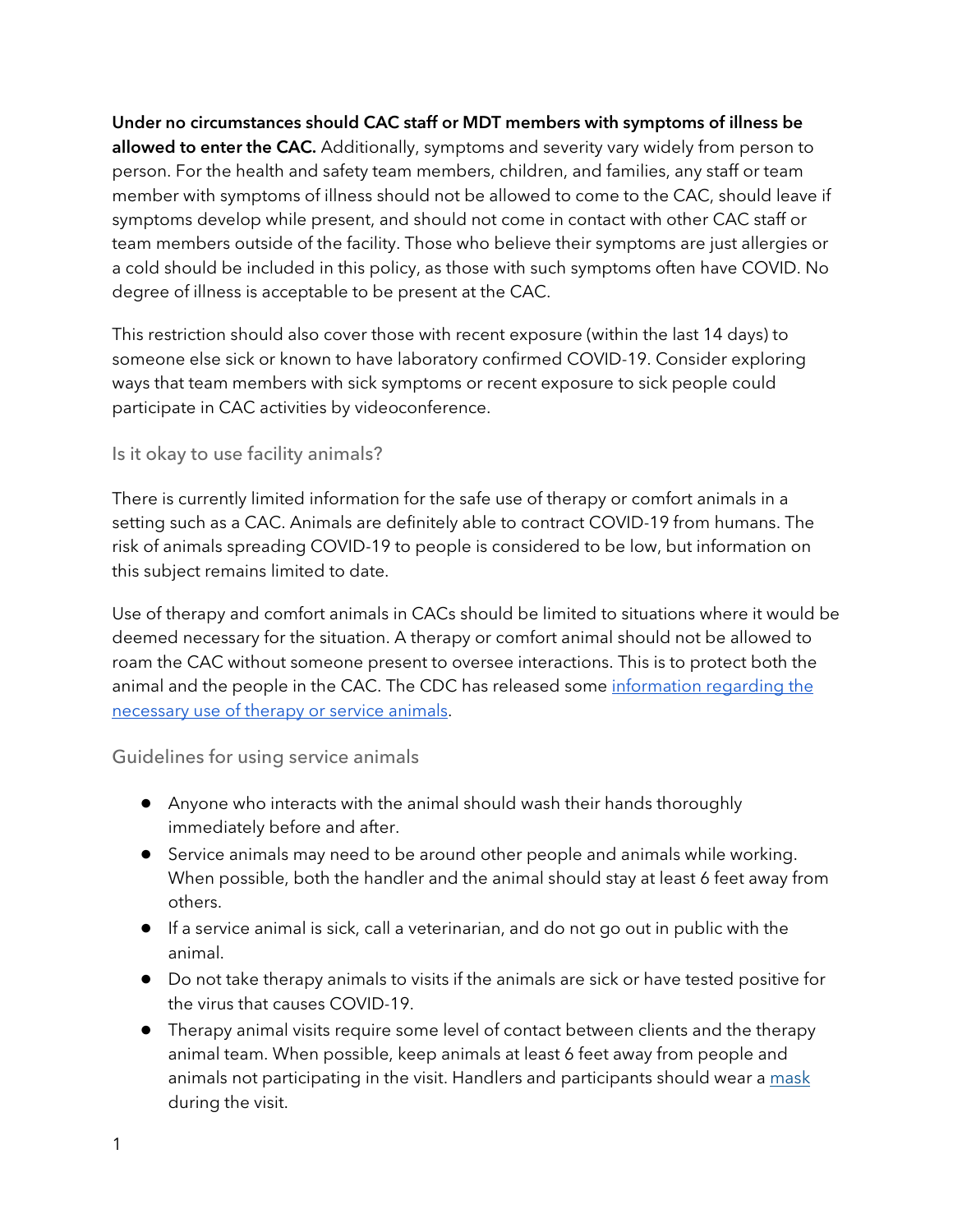- Do not take a service animal into settings in which people are infected with COVID-19 or facilities where you cannot prevent interactions with people who may have COVID-19.
- Avoid contact between sick people and the service animal as much as possible. If contact cannot be avoided, the sick person should wear a mask when around the animal.
- CDC recommends that everyone wear mask in public settings where other social distancing measures are difficult to maintain (e.g., grocery stores and pharmacies), especially in areas of significant community-based transmission.
- Do not use items that multiple people handle, particularly if items are brought to multiple facilities between therapy visits (for example, leashes, harnesses, toys, or blankets). If items like leashes must be brought between facilities, [disinfect](https://www.cdc.gov/coronavirus/2019-ncov/prevent-getting-sick/disinfecting-your-home.html) them after each use or facility.
- Do not let other people handle items that go into the animal's mouth, such as toys and treats.
- [Disinfect](https://www.cdc.gov/coronavirus/2019-ncov/prevent-getting-sick/disinfecting-your-home.html) items such as toys, collars, leashes, harnesses, therapy vests and scarves, and food/water bowls frequently.
- Do not allow therapy animals to lick or give "kisses."
- Do not wipe or bathe therapy animals with chemical disinfectants, alcohol, hydrogen peroxide, or any other products not approved for animal use. There is no evidence that the virus can spread to people from the skin, fur, or hair of pets.
- Do not put masks on therapy animals. Covering an animal's face could harm the animal.

# **Operational measures to prevent the spread of COVID-19**

How do we keep families healthy and safe in waiting areas?

Universal precautions to prevent the spread of SARS-CoV-2, the coronavirus that causes COVID-19, include social distancing, mask wearing, and hand hygiene and are the pillars of infection prevention.

Coronavirus is primarily spread through respiratory droplets. The risk of transmission increases with close contact in confined spaces (like many CACs) over extended periods of time. Conversely, precautions to limit proximity and number of individuals, the time they spend in confined spaces together, and the spread of infected respiratory droplets through masks and strict cleaning procedures limits transmission risk.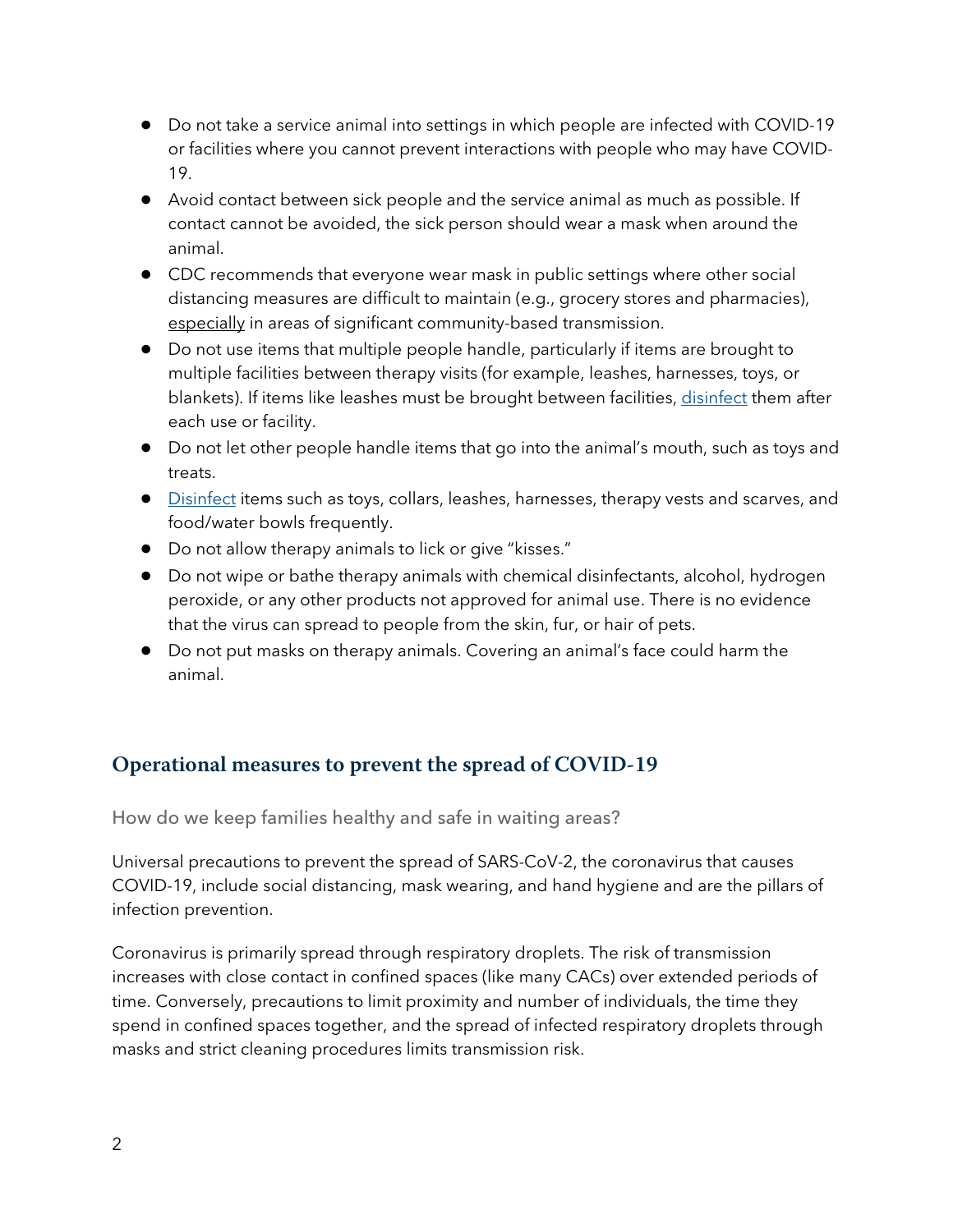CACs should first consider limiting the number of people entering the facility. If at all possible, it is best if only one person or caregiver accompanies the child to the interview. Limiting the number of caregivers and siblings present will limit the opportunity for transmission.

Generally, interviews should be scheduled in a staggered fashion. This will allow children and caregivers to move through the CAC while having no or minimal contact with other families. A staggered schedule also allows time for forensic interview rooms and all hard surfaces in the waiting area to be cleaned between families. If a staggered schedule is not possible, utilization of different waiting areas for different families may be an option.

If families arrive in personal vehicles, try to make arrangements for them to remain in the vehicle until space is ready to receive them. Consider developing a protocol to connect with families by phone or text to inform staff when they have arrived and to invite them in when the facility is ready to receive them. When families are waiting in vehicles during hot or cold weather, make sure to check with them on whether the vehicle has well-functioning climate control, and make arrangements to have them park in the shade or a garage, or to come inside as appropriate.

If the CAC cannot separate families into different waiting rooms, arrange distancing by placing groupings of two chairs each (one caregiver/one child) at least six feet apart in the waiting room, with clearance to move in and out of the rooms with safe distances. This is the least desirable option and should be used as a last resort.

In addition to physical distancing, all caregivers, children over the age of 2, staff, and team members should wear masks that cover the nose and mouth, and should be required to keep the mask on and covering the mouth and nose at all times. Masks limit the spread of infection by limiting the dispersion of droplets from coughs, sneezes, talking and breathing.

While these barriers provide some protection for the wearer, the additional benefit is to protect others. A secondary benefit is that masks likely remind the wearer to not touch their face, mouth, nose or eyes. When a mask is in place the wearer should try to minimize touching or constantly adjusting it. CACs should plan to keep a stock of disposable medical masks on hand to provide visitors who did not bring their own. See this CDC one-page info [sheet on](https://www.cdc.gov/coronavirus/2019-ncov/downloads/cloth-face-covering.pdf) masks which may be posted in the facility or given to families to take home. See more information on the next page about masks and other personal protective equipment.

#### [More info on how to wear](https://www.cdc.gov/coronavirus/2019-ncov/prevent-getting-sick/how-to-wear-cloth-face-coverings.html) masks

Children, caregivers, staff, and teams should have access to sinks, soap, and water and should be encouraged to wash their hands frequently, including immediately upon arrival. If handwashing sinks are not available, hand sanitizing liquids/gels can be used. Hand hygiene should be performed prior to eating or touching the mouth, nose, or eyes.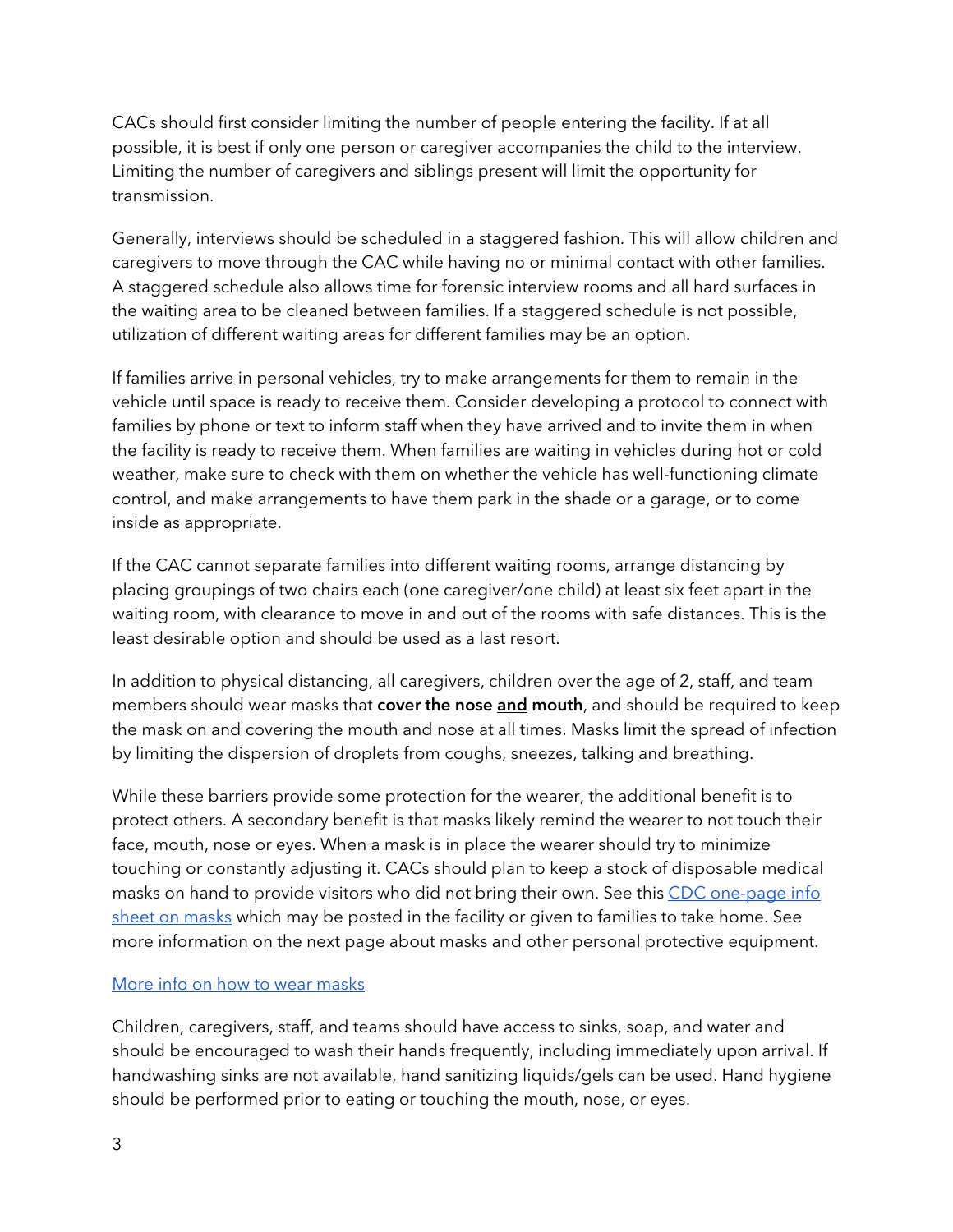# **Masks and other personal protective equipment (PPE)**

Should masks be required within the facility, even if we are practicing disinfection and social distancing?

**Yes, masks should be required in addition to any other safety measures.** The CDC recommends that employees of businesses wear a mask as a measure to contain the wearer's respiratory droplets and help protect co-workers and members of the general public. The virus can be contagious before the person feels ill. People also can be infected with the virus without symptoms and therefore can spread the virus when they do not think they are sick. Requiring the use of masks by the staff of a CAC and MDT partners has several benefits:

- Masking sets a good example for the CAC clients because it sends a message that you care about their welfare and are willing to wear a mask to protect them. In return you are expecting them to wear a mask to protect you and your staff.
- Masking provides a layer of workforce protection. Since asymptomatic and presymptomatic spread is possible, if there is an exposure in your CAC, the people who were wearing masks at that time are much less likely to develop the infection and much less likely to be required to self-quarantine.

The urgency and benefit of masking is greatest in areas with high levels of community spread and when consistent 6-foot distancing cannot be maintained in the workplace. However, due to the dynamic movement of clients and team members in a CAC, people should be required to wear a mask when in the common areas of the CAC (halls, shared offices,restrooms, etc.) regardless of whether it is an area of high community spread. A mask would not be required if staff are working alone in their officeif their office has a door that can be closed.

#### Masking is not a substitution for social distancing. The two methods work best together.

What should I do if I get pushback about wearing masks in the facility from clients, partners, or even board members?

This is an important area for all CAC leaders and staff to show collaborative leadership. If a client, team member, or member of your governance structure believes masks or other methods to prevent the spread of COVID-19 are unnecessary, there is no need to argue the facts. Your message to stakeholders who are hesitant to follow your CAC health and safety rules should be about protecting each other, your clients, and your families, regardless of whether your stakeholders are concerned about protecting themselves.

The message also is about respecting each other, and for your team members, respecting the collaborative decision-making process that is at the heart of the CAC model. Your MDT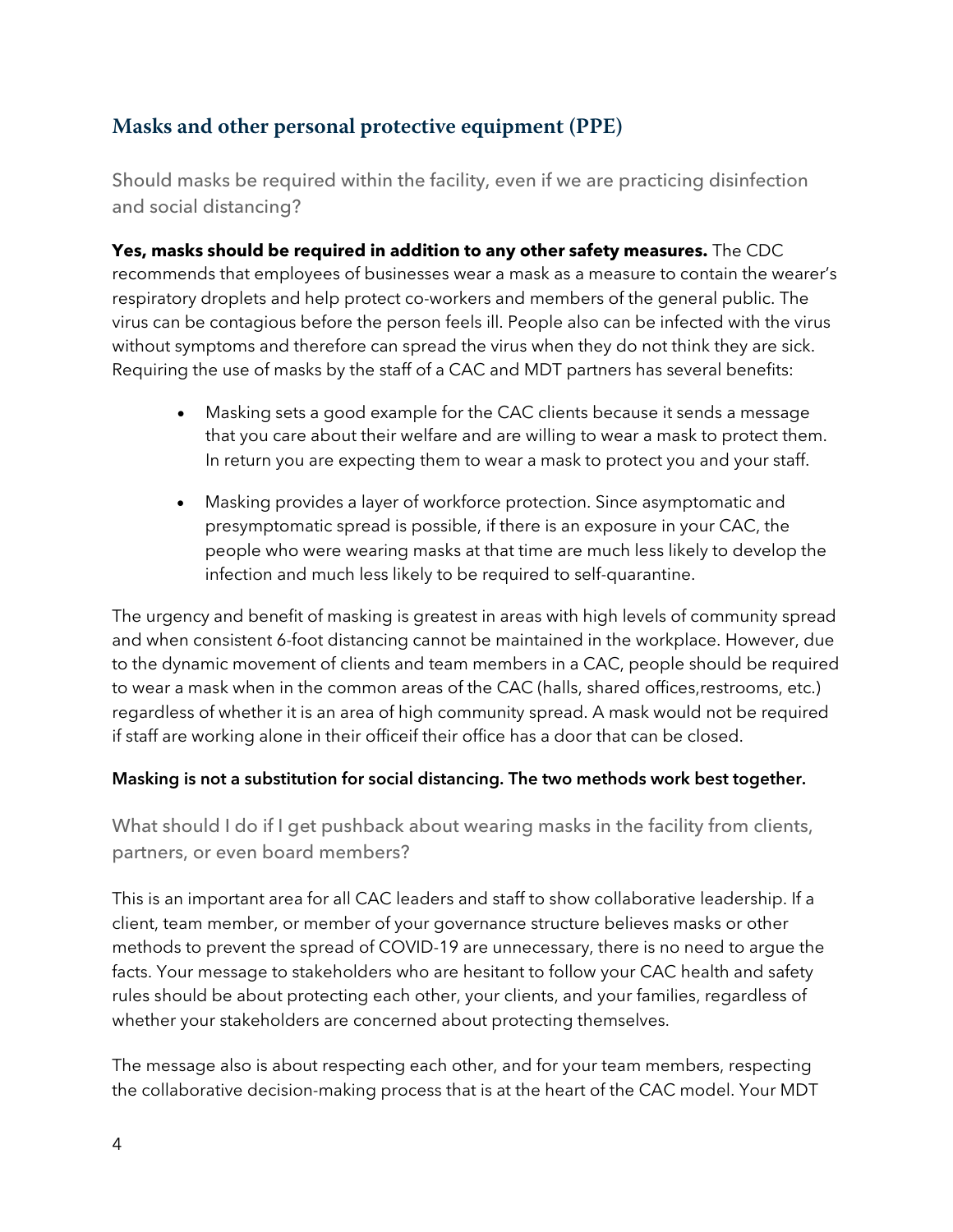and board leaders are role models for your clients and community regarding compliance with public health recommendations on how to minimize spread.

This messaging may be more challenging in areas where local guidance is unclear or differs from recommended CDC standards. We abide by public health best practices both for preventing the spread of the virus, as well as for the psychological safety of clients who are medically vulnerable or simply worried about contracting the virus. NCA-Accredited CACs are required to be a child-focused environment, and all CACs strive to be a safe place for children. No child or family member deserves to feel unsafe at the CAC, and these concerns are more important than comfort or one's personal level of risk tolerance.

What personal protective equipment should staff and team members use if they must have contact with an actual or suspected COVID-19 positive client?

All staff should wear a mask at all times when in public areas of the CAC and when seeing clients. Masks are not required in private offices when the door can be closed. Staff seated in public spaces should wear a mask at all times.

What PPE is required when seeing a known or suspected COVID-19 positive client?

Any staff and providers in very close contact with a known or suspected infected patient, such as medical providers, should wear full personal protective equipment (PPE), including a medical mask and a medically appropriate gown, face shield/goggles, and gloves. Washable cloth, disposable, and fluid-resistant gowns are all acceptable. Gowns should be worn only once before being disposing of or washed. . Gowns and gloves should be removed upon exiting the exam room.

Other personnel who will share a room with clients with possible COVID-19 should wear a medical mask and eye protection, even if a proper six-foot distance is maintained.

## FAQs: Masks and PPE

- Are face shields or safety glasses useful? Face shields and/or safety goggles are recommended when close contact is needed with a patient who is suspected to be infected with COVID (e.g., medical exam or forensic interview). The virus is transmitted through the air and can enter the body through the mucosal skin around the eye. Wearing regular glasses does not prevent air flow to the eyes through the sides. Wearing a face shield does not negate the need to wear a mask as well.
- Do plexiglas shields help? To some extent, as long as users still wear a mask. Plexiglas operates on the same premise as safety glasses/face shields in providing a barrier between the respiratory droplets of a client and staff. This is why you are seeing them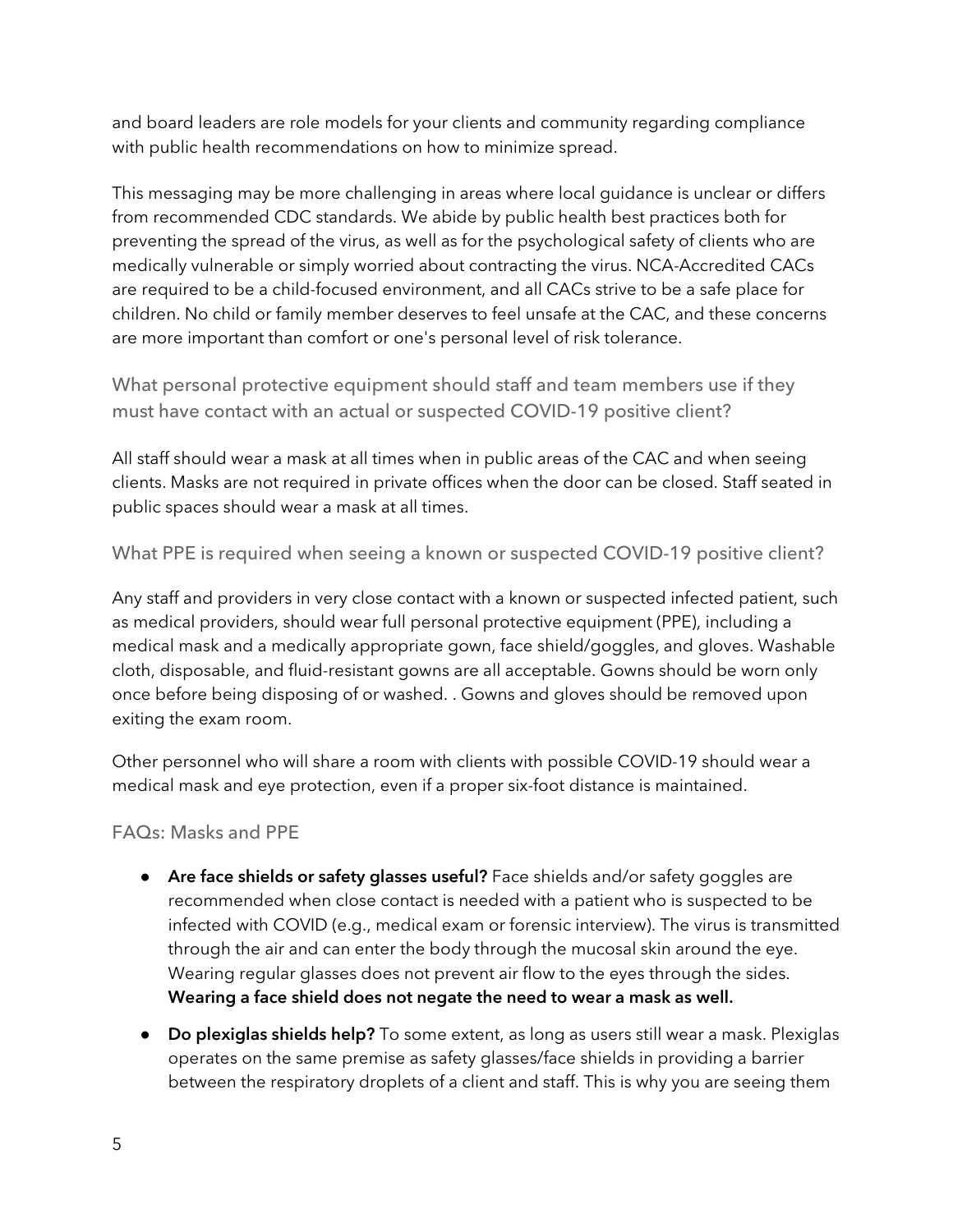at places such as checkout counters. However, the infected particle from an unmasked person can easily flow around any barrier.

- How many times can a mask be used? Cloth masks should be washed when they are visibly soiled, and after being worn for a day. If staff are unable to wash masks they take home, a hot iron may also be used to press and disinfect the mask. Masks should be replaced during the day if they become soiled, visibly contaminated, damaged or wet. Disposable surgical masks are intended for single use and should be discarded daily.
- At what age should children be required to wear masks? Children age 2 and above should be masked.
- Should we be asking families and children to wear any PPE other than masks? No. Please advise them to wash their hands with soap and water or use hand sanitizer often.
- My CAC provides car seats and our staff sometimes get into a family's personal vehicle to install a seat. Is the risk similar to other tasks at a CAC, or is there greater risk? If people with sick symptoms had recently been in the car, there would be a theoretical risk of exposure. Keep the doors to the vehicle open to aid additional air flow and minimize the risk for droplet accumulation in the confined space. Washing or sanitizing hands before and after the install and wearing a mask during the install should provide adequate protection.
- Are masks effective during an interview in an enclosed room without windows or good ventilation? Masks are recommended in every indoor situation. They are not 100% protective but do add a barrier for respiratory droplets that occur during conversation. Ensuring that the client was screened for sick symptoms and having the client wear a mask is best practice. For clients suspected to be infected, safety goggles or face shield should be used to increase protection of the staff member.
- Should we "double mask"? No. The important thing is that the mask you wear needs to be fitted snugly, worn over the nose and mouth, and should have a nose wire to prevent air leakage. We recommend the CDC's quide to [getting](https://www.cdc.gov/coronavirus/2019-ncov/your-health/effective-masks.html) a proper mask fit.

# **Prioritizing and triaging services**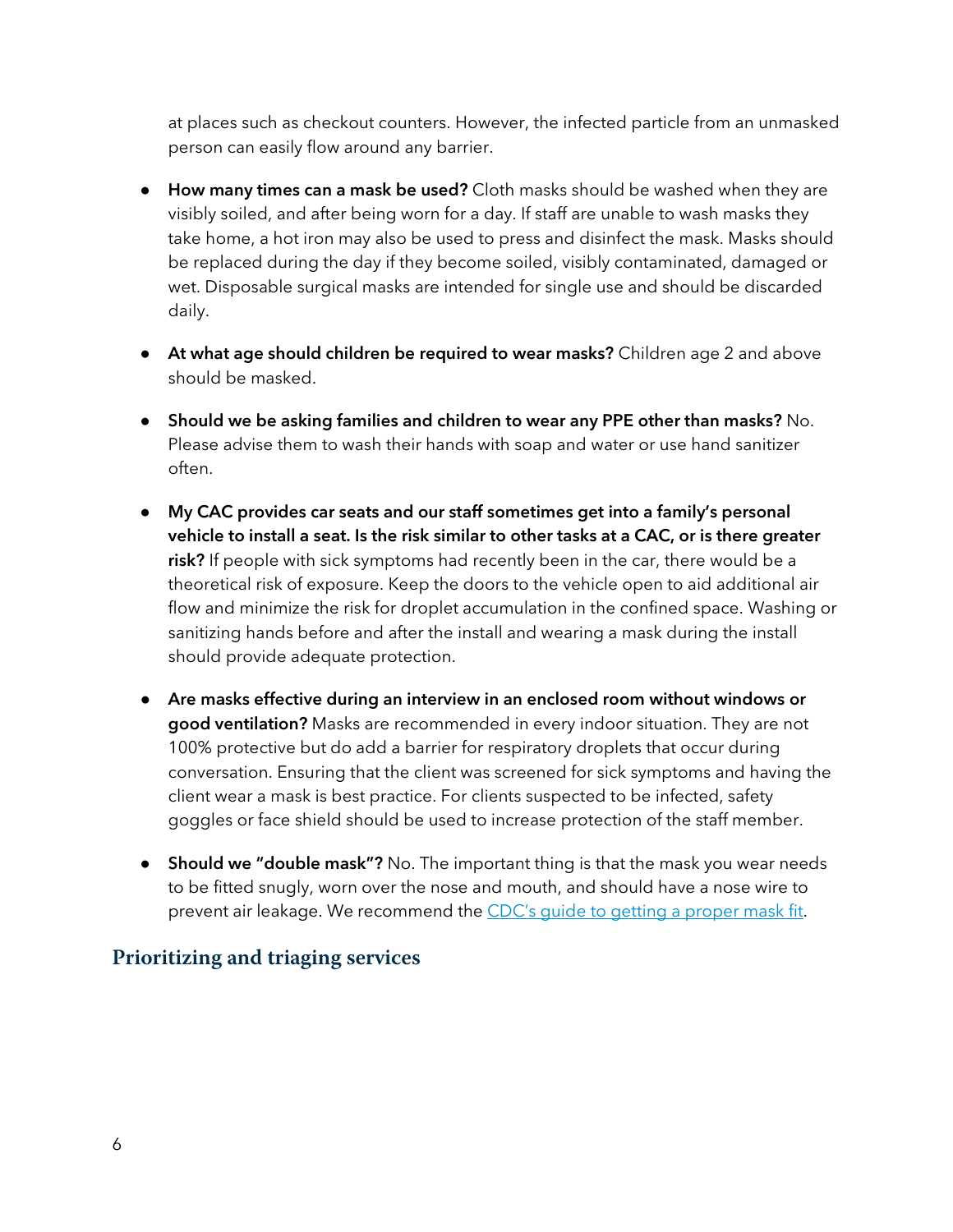How should we provide services in the CAC setting for a child who may have been exposed to COVID-19, but doesn't show any symptoms?

If a child or family member has answered yes to the screening questions, the best option would be to defer services until the child has completed the quarantine period recommended by the child's healthcare provider, or tests negative for COVID-19. Alternatively, offer remote interviewing or other CAC services via videoconference. Please see NCA's quides to [teleforensic interviewing](https://learn.nationalchildrensalliance.org/telefi) and [telehealth resources](https://learn.nationalchildrensalliance.org/telehealth) on NCA Engage.

In the rare instance where services cannot be deferred due to immediate safety issues and no teleforensic interview (or telehealth) option is available, take all safety precautions you would take with a child who has a confirmed case. Here are some precautions you can take:

- Mandate that the child wear a medical mask that covers their nose and mouth and have them wash their hands upon entry to the CAC. [See our guide to](https://learn.nationalchildrensalliance.org/covidmasks)  [different kinds of protective masks](https://learn.nationalchildrensalliance.org/covidmasks)
- Limit their activities in the CAC since you will need to disinfect all of the surfaces they had contact with once they leave.
- Limit the number of people that need to be in the same room with the child, maintaining an appropriate six-foot distance.
- Limit the timeframe of the appointment as much as possible. The risk of acquiring COVID increases with the length of time spent with an infected person.
- Ensure the interviewer and any other personnel working in the same space as the child are wearing a mask and eye protection (glasses, goggles or face shield).
- If the child is young or developmentally delayed and cannot cooperate with six-foot distancing, those in close contact with the child should wear either a gown (disposable or washable) or an oversized cover shirt, as well as a face mask and goggles.
- Once the contact has ended, take the top layer off inside out, avoiding contact with the face in the process. If it will be laundered, store it in a plastic bag until it makes it to a washing machine. Wash hands after transferring to the bag and after transferring to the washing machine. Do not hand-wash masks or other protective equipment.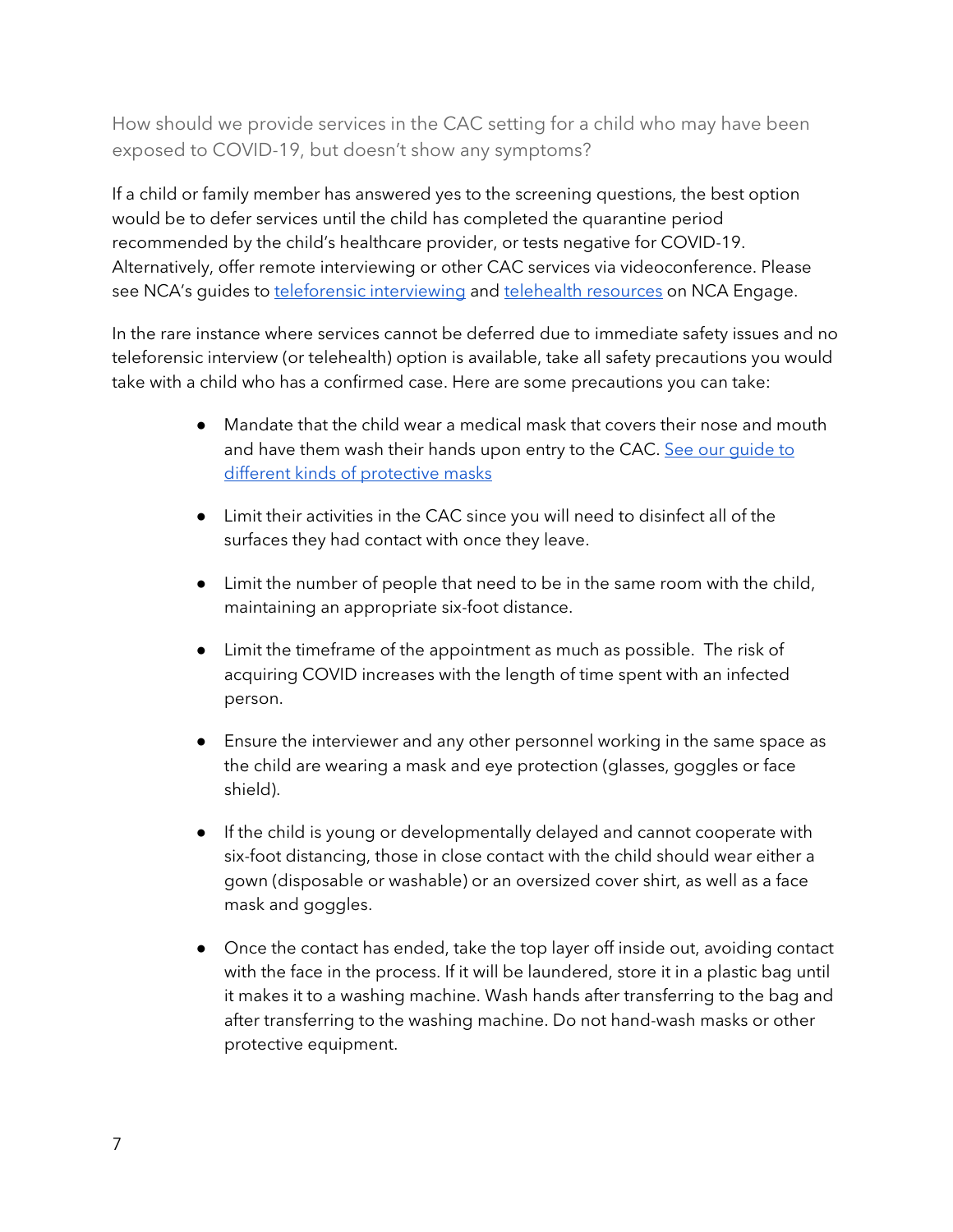If the child is being brought by a family member, the CAC should use the same screening and precautions for the caregiver who accompanies the child. Family members should not come to the CAC if their presence is not necessary—remember, the rule of thumb is one caregiver per child.

What protections would need to be in place to safely provide services to a child client suffering from COVID-19?

Children suffering from confirmed cases of COVID-19 should not be interviewed at nonhospital CACs. (Hospital-based CACs should consult their own hospital policy and safety procedures.) Moreover, unless driven by an urgent child safety issue, these interviews should be deferred until the child is well both for the safety of the staff and for the wellbeing of the child.

Current studies indicate the virus is no longer infectious starting nine days after the onset of symptoms in otherwise healthy individuals. Tests may remain positive in patients for more than eight weeks, even after they are no longer capable of infecting others. Therefore, CACs may permit scheduled appointments when:

- at least 10 days after confirmed COVID-19 symptoms began, and
- **•** symptoms have improved, and
- the patient has to have been fever-free (without medications) for at least 3 days.

In those cases where one must proceed, and the child is well enough to be interviewed, allow the interviewer and sick child to communicate by video conference. [Please see our](https://learn.nationalchildrensalliance.org/telefi)  teleforensic interview quidance for CACs.

Similarly, family members accompanying children should not have symptoms of infection.

# **Providing medical exams and services**

#### Should medical exams still be offered at this time?

The decision of whether a medical evaluation should be completed will depend on weighing the risks and benefits of several different factors as well as the setting in which acute and nonacute exams typically occur. If the medical provider is not typically involved in the decision about who is referred for an exam, consider establishing a communication process with the provider to arrive at a team-based decision.

Cases in which the safety of a child would be difficult to ensure without a medical exam should be considered for exams. The medical provider will need to know basic case information, including: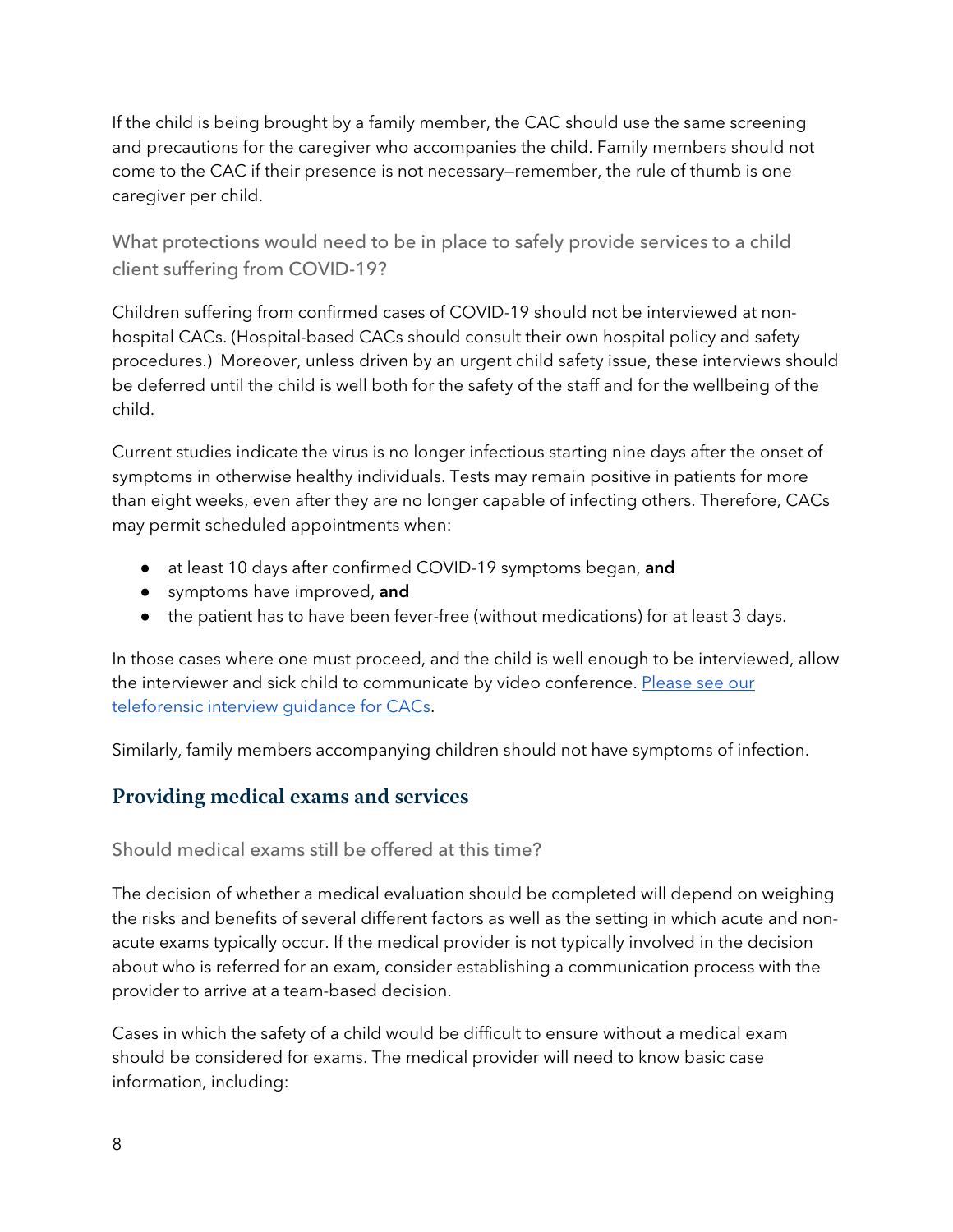- Age of patient
- Type of body parts involved in the abusive contact
- Time since last contact with the alleged offender
- Whether the patient has current obvious physical or mental distress.

The provider will also need to know whether the child is known to have COVID-19, has current sick symptoms (see above), or has been exposed to someone with COVID-19 or sick symptoms in the last 14 days.

What kinds of medical exams should still be offered to sick kids?

Even if a child is actively ill with COVID-19 or has had a recent exposure to someone known/suspected of having COVID-19, certain exams and treatments may not be deferred to ensure the safety of the child. These acute services include:

- Acute assault exams for evidence collection and STI/pregnancy prophylaxis
- Acute physical abuse exams for safety reasons
- Testing and management of risk for STI/pregnancy for non-acute cases
- Evaluation for current physical/emotional distress

Because the medical provider will be in very close contact with the patient, exams of sick children should occur in a setting where a healthcare provider has access to appropriate PPE. See our FAQ on masks and PPE on page 9.

If the medical provider does not have access to the correct PPE, the child could be referred to a medical facility which can coordinate the necessary care with the remote assistance of the CAC medical provider.

What kinds of exams should wait until the child has recovered from illness?

Non-acute exams should be deferred if the patient has any positive COVID-19 screening criteria. However, even in a single case, some exams may be acute while others are not. The investigator or team member who is aware of the disclosure should discuss the scenario with the medical provider for decision.

For example, the team and medical provider may decide that the patient/client should have testing for STI and/or pregnancy at the time of the report, and defer the actual physical exam until later, since pregnancy and STI could be present at the time of the disclosure or report without causing obvious physical symptoms.

# **Limiting exposure through telehealth**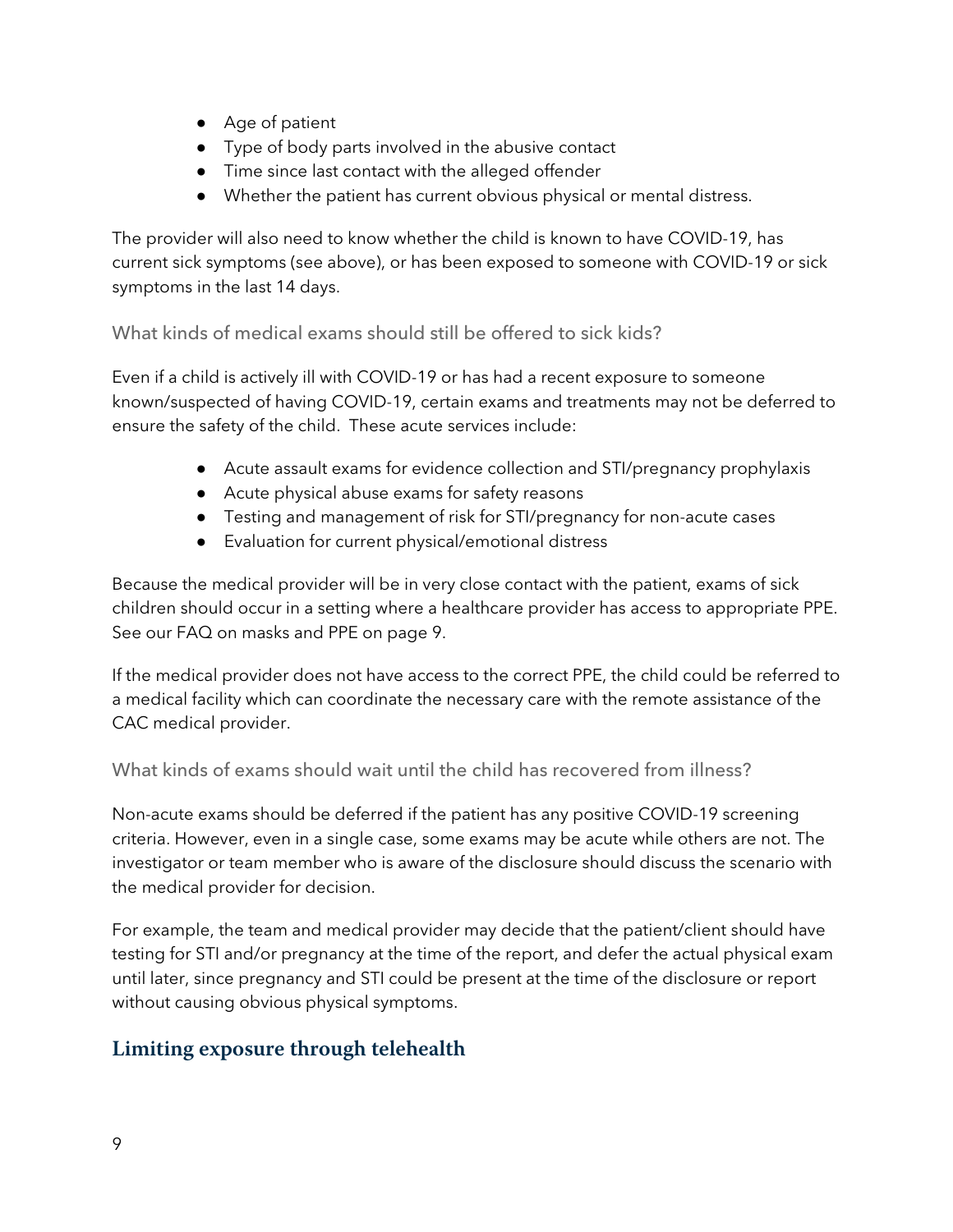Another consideration for providing critical mental health services without bringing children and families into the CAC setting is to consider options for providing tele-mental health services through technology to kids. These measures were already widely practiced by CAC therapists before the pandemic, and many resources are now available for CACs on how to deliver mental health services effectively through telehealth.

#### [See NCA telehealth resources](https://learn.nationalchildrensalliance.org/telehealth)

## **Forensic interviewing health and safety**

NCA offers a separate guide on tele-forensic interviewing as a safe alternative to in-person interviewing. However, effective and safe tele-forensic interviews require significant planning and buy-in from community partners and families. See our guide to tele-forensic interviewing to begin your planning or compare your plan to national practices.

#### FAQs: forensic interviewing

- What's the recommendation for wearing masks during face-to-face interviews? The interviewer, client, and others present in the space should all wear masks. Avoid touching them, and perform hand hygiene if contact is made with the mask.
- Will wearing masks affect the child hearing the interviewer, and vice versa? They should not significantly affect the ability of children and interviewers to hear one another, though care should be taken to speak clearly and loudly, and to ensure questions and answers are clearly understood and repeated if not, just as in any other interview scenario. For children who lip-read, many masks with clear plastic panels that reveal the speaker's mouth are now available; otherwise, other interpretive methods may be required.
- How do you respond to MDT members who insist masks should not be worn during interviews? See the section of this quide on masks and PPE to respond to such concerns. They are simply the rules, and there is no evidence that masking during interviews causes adverse outcomes.
- Will wearing a mask or conducting a tele-forensic interview hinder prosecution? This guide cannot provide assurance that masking will not be used as a defense strategy, but the National District Attorneys Association and Zero Abuse Project have produced [an article on conducting and defending pandemic-era forensic interviews](https://www.zeroabuseproject.org/conducting-and-defending-pandemic-era-forensic-interview/) to prepare interviewers and prosecutors to respond. Their position is that, with proper planning and context in evidence collection, it is unlikely that any of the extraordinary measures necessary to ensure safety during the pandemic will prove an effective defense tactic.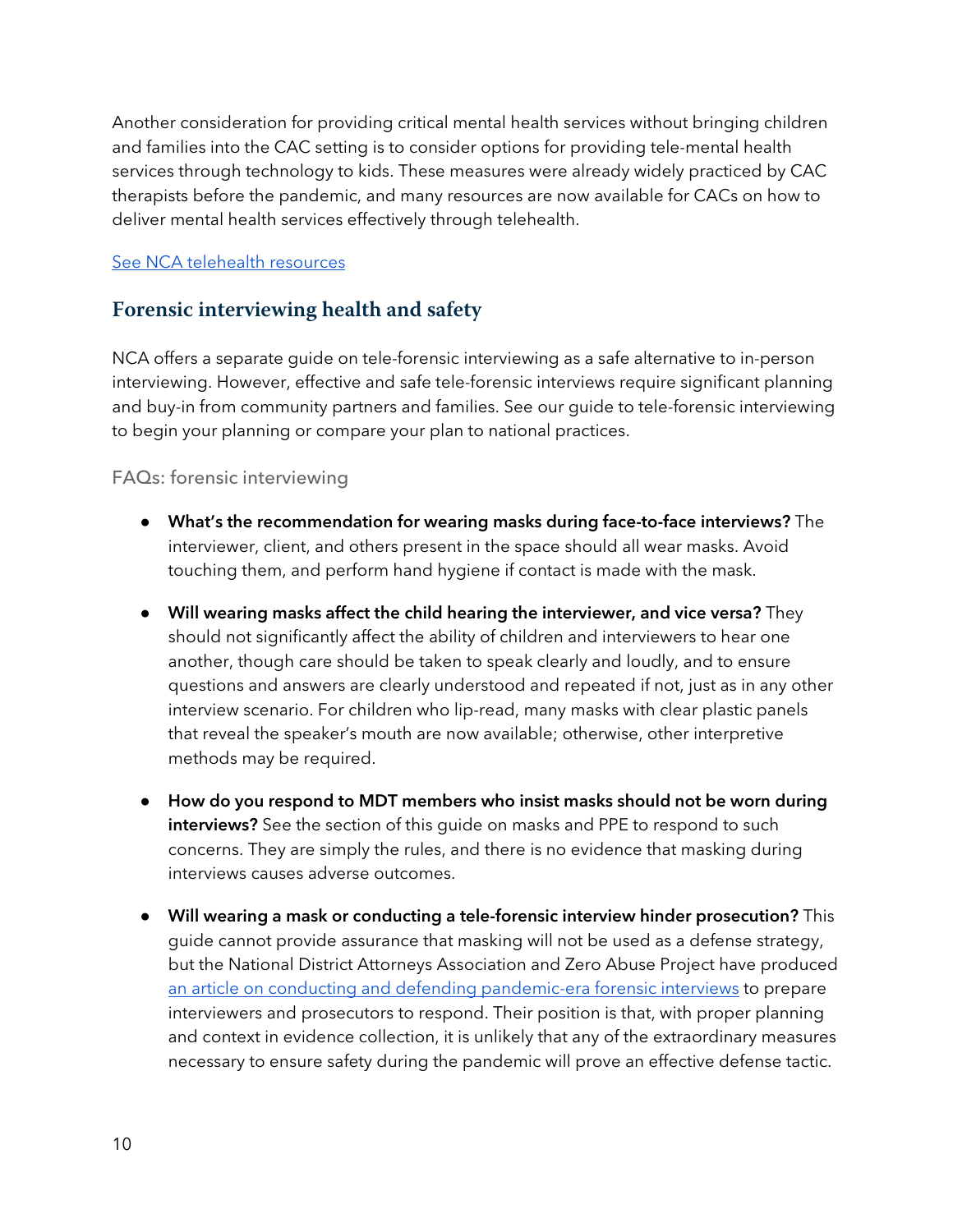● Is a Plexiglas panel between child and interviewer enough? Do they still have to wear masks during the interview? Plexiglas provides some level of protection but is inferior to the more complete coverage provided by a mask and personal eye protection. Masking is still required to prevent transmission of viral particles around the side or above the edges of the glass.

How can I make the case for tele-forensic interviews when MDT partners are not on board with the idea? Research on the effectiveness of teleforensic interviewing is still underway, but the early results and early adoption of tele-FI in the CAC setting have shown promise and have not deviated significantly from in-person forensic interviewing in terms of outcome. However, additional planning and consideration is required to perform such interviews. See more about the research and practice behind tele-FIs in our quide and webinar recording.

# Making kids and families feel safe

To be effective at providing services for the children and families that are our mission, CACs need to do more than just be safe—they need to feel safe. Psychological safety at CACs means that children and families can focus on getting justice and healing instead of worrying about getting sick. Creating a psychologically safe environment is part of the child-focused setting standard and is a core responsibility of the Accredited CAC.

Here are questions you may have about creating psychological safety for kids and families at your CAC, and answers that may be helpful as you work toward effectively providing critical services for kids at a challenging time.

# **Creating a psychologically safe environment for children and families**

#### How can I help children and families feel safe receiving services at the CAC?

Understand first of all, that for some, the pandemic is a stressor, but for others, it's potentially a traumatic event. For kids and families who have directly experienced harm from the pandemic, witnessed the harm it's caused directly, lost a loved one or had someone close to them hospitalized or severely ill, or been repeatedly exposed to the details of the pandemic (like first responders and medical professionals might), the DSM-V considers this a traumatic event. Indeed, even for CAC staff exposed to the traumatic effects of the pandemic, this time could be triggering.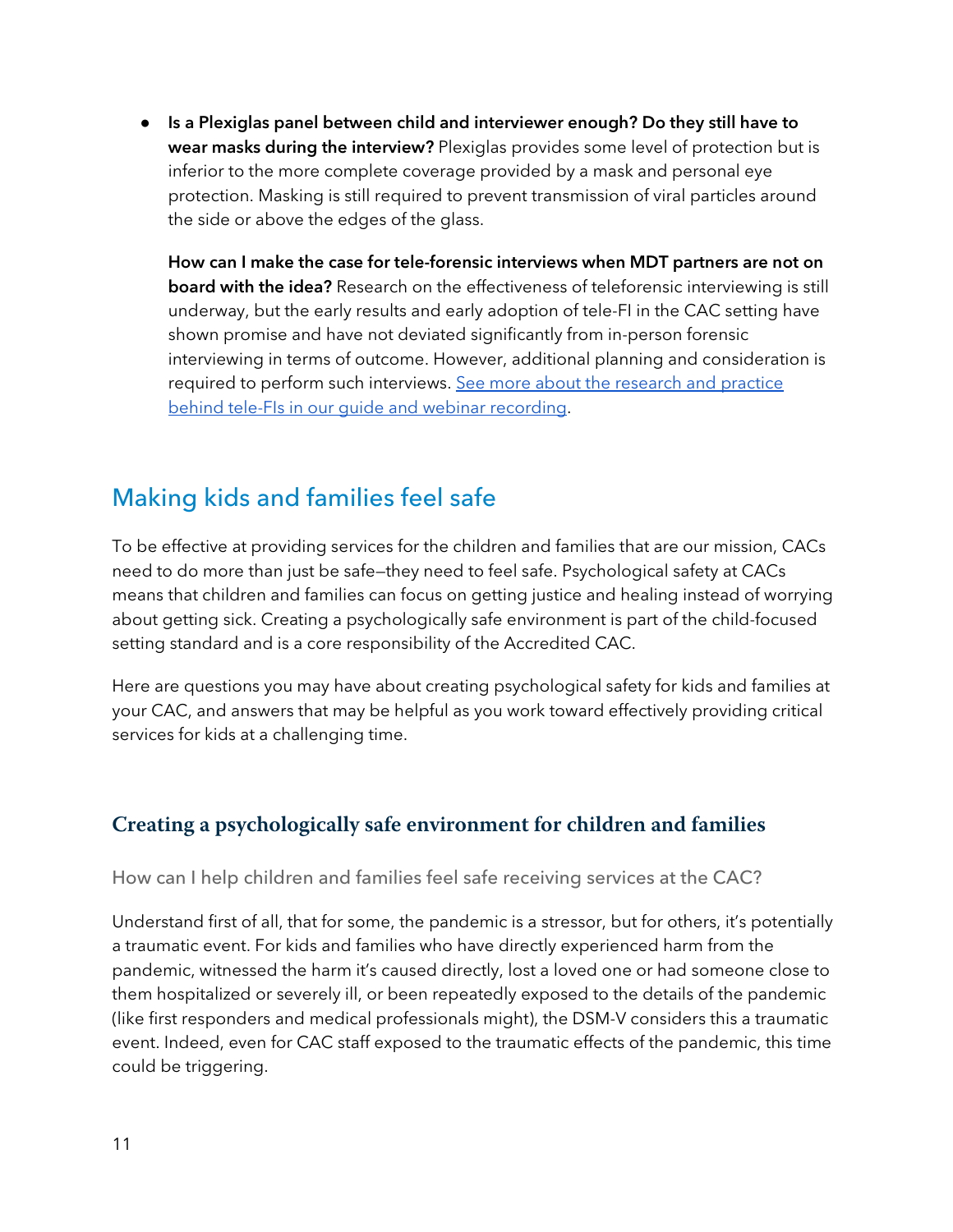CACs must consider that clients may be experiencing traumatic responses. Our safety precautions are not only for keeping people safe, but also for letting people know and see that they are safe.

- Follow the medical guidance about safety in this quide and in other resources from public health authorities.
- Communicate about your precautions early, often, and in multiple formats with your clients, staff, and community partners. Help them understand (for kids, on an appropriate developmental level) what you're doing and that it is to keep them safe. Even at the time of setting the appointment—let the family know then what to expect and that it's being done to keep them safe. Tell them ahead of time not just what the CAC staff will be doing—such as wearing masks—but also if the family will be expected to do.
- Expect varied reactions from your clients, staff, MDT partners. Have compassion even if they are reacting differently than you are. That means both staff and partners who are more worried than you are, and also those who are less worried than you are. It's a good time to educate all your stakeholders about both the medical advice and to normalize their reactions. You can connect them with resources and stand strong for them, all without either overreacting to their worries or bending the safety rules to suit them.

# **Creating an equitably safe environment for kids and families**

What's important to know about how COVID-19 is affecting communities of color/non-dominant cultures differently?

The effects of COVID-19 on the health of racial and ethnic minority groups is still emerging; however, current data suggest a disproportionate burden of illness and death among racial and ethnic minority groups. A recent [CDC MMWR report](https://www.cdc.gov/mmwr/volumes/69/wr/mm6915e3.htm?s_cid=mm6915e3_w) included race and ethnicity data from 580 patients hospitalized with lab-confirmed COVID-19 found that 45% of individuals for whom race or ethnicity data was available were white, compared to 59% of individuals in the surrounding community. However, 33% of hospitalized patients were Black compared to 18% in the community and 8% were Hispanic, compared to 14% in the community. These data suggest an overrepresentation of blacks among hospitalized patients.

Black and Hispanic people appear to be disproportionately affected by COVID-19 deaths as well. Among COVID-19 deaths for which race and ethnicity data were available, [New York](https://www1.nyc.gov/assets/doh/downloads/pdf/imm/covid-19-deaths-race-ethnicity-04162020-1.pdf)  [City](https://www1.nyc.gov/assets/doh/downloads/pdf/imm/covid-19-deaths-race-ethnicity-04162020-1.pdf) identified death rates among Black/African American persons (92.3 deaths per 100,000 population) and Hispanic/Latino persons (74.3) that were substantially higher than that of white (45.2) or Asian (34.5) persons. Studies are underway to confirm these data and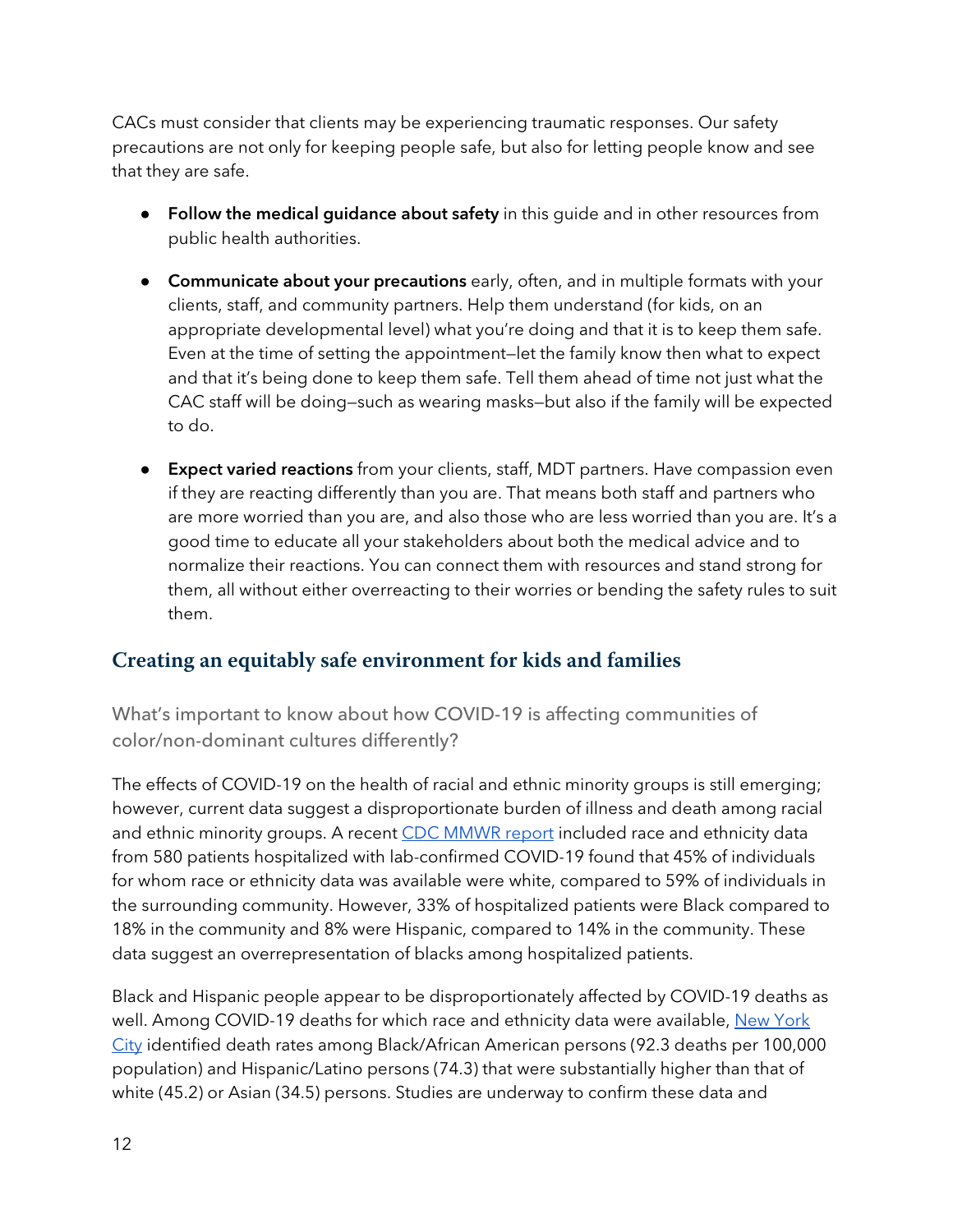understand and potentially reduce the impact of COVID-19 on the health of racial and ethnic minorities.

Black/African American families are also over-represented in regards to living in poverty and having poorly controlled chronic medical illnesses. When the CAC has an opportunity to interact with a family facing these challenges, take it as an added opportunity to address the social determinants of health that put this population at risk for poor outcomes from any public health crisis. Connect the parents to community health services for their own medical and mental health needs. Engage with legal aid if needed for housing disparities.

That's all to say: this crisis has almost certainly had an outsize impact on communities of color and non-dominant cultures in the U.S. Additional sensitivity and cultural humility in serving clients from these groups may not only be important but critical, as these groups are at a higher likelihood of bereavement, hospitalization, exposure, and illness, and these issues all contribute to a heightened trauma response during an abuse episode or in a traumaexposed work environment like a CAC.

Ensure that all team and staff members are up to speed on the [cultural competency standard](https://www.nationalchildrensalliance.org/ncas-standards-for-accredited-members/)  [and the practices it entails,](https://www.nationalchildrensalliance.org/ncas-standards-for-accredited-members/) and that you consider how your staff and team members' behavior in serving clients and treating one another may require additional sensitivity and care during this time.

Additionally, please see this quide to extra precautions [from the CDC](https://www.cdc.gov/coronavirus/2019-ncov/need-extra-precautions/racial-ethnic-minorities.html) in serving people from racial and ethnic minority groups during the pandemic.

# Maintaining wellness among the CAC workforce

Key to providing a psychologically safe environment for children and families is creating a safe and healthy environment for staff and team members. In a trauma-exposed workplace like a CAC, the events of the COVID-19 pandemic can be magnified for workers and community partners, both as an added stressor generally and as specific traumatic events. Some staff who are working from home also have few other social outlets during isolation, and may also experience stresses caused by the lack of normal workplace-based interactions.

This section offers ways you can help staff and team members can focus on being effective at their critical work during a time of increased stress at and away from work, during this time of increased health risk, disruption of healthy routines, and social isolation. Here are questions you may have about creating psychological safety for the workforce at your CAC, and answers that may be helpful as you work toward health and wellness for all your stakeholders at a challenging time.

# **Strategies to improve psychological safety for your CAC workforce**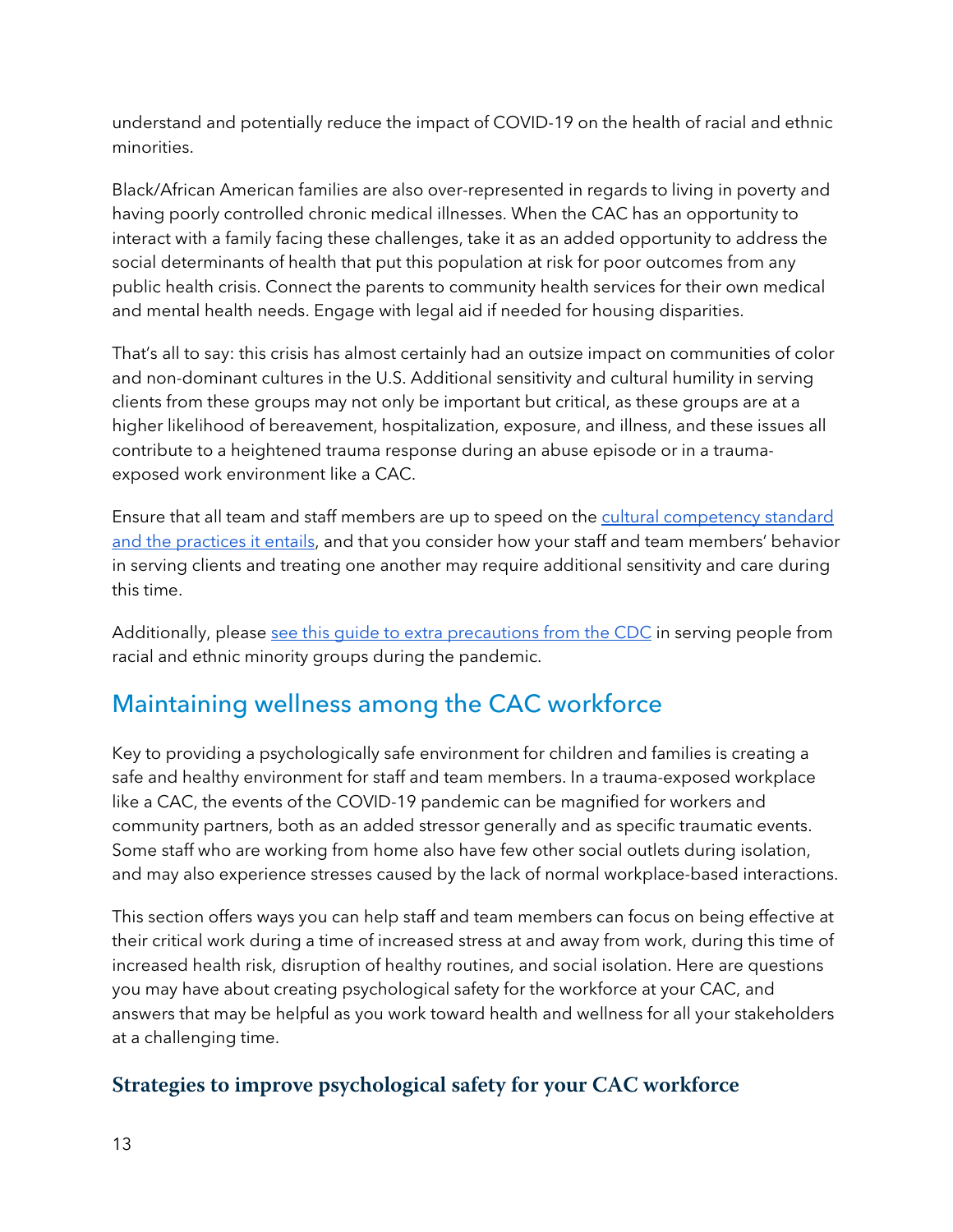Transitioning back to the office will require some weighing of risks and benefits. As you consider some of the safety tips for physical space, please also consider strategies to improve psychological safety. Here are a few tips:

- Encourage staff, MDT members, and clients to talk about their safety concerns
- Communicate what steps are being done to address safety concerns
- Address current safety concerns and additional adversities
- Strengthen workforce engagement, wellness, and safety by implementing programs and policies that support self-care and foster well-being

What are some examples of programs and policies for wellness and engagement?

Most organizations have some type of employee assistance program or policies to support the health and well-being of employees in times of crisis. Many of these programs offer a limited number of support sessions to address life challenges that may adversely affect job performance. Most of these programs also have the ability to make referrals for additional resources and programs particularly when additional treatment services are warranted.

A growing number of programs have also started to emerge where staff have made a commitment to support each other by fostering self-care and other factors that promote resilience (e.g., nutrition and fitness programs, weight loss/healthy eating challenges; opportunities to connect and volunteer for a social cause). Granted these may look a little different now (e.g., virtual breakrooms, 2-minute dance parties, virtual happy hours) but they still play a valuable role in connecting staff and decreasing a sense of isolation.

What are some tips for self-care?

- Pace Yourself. This is a marathon, not a sprint!
- **Connect with colleagues, friends and family**. Spend time talking and listening with trusted people and share what you're going through. Ask for the help and support you need.
- **Practice behavioral activation**. Regular exercise can increase energy levels and decrease feelings of fatigue, reduce stress, and relieve muscle tension.
- Do things that make you feel good and healthy. Sleep, exposure to sunlight, healthy food, caring for a pet, practice relaxation techniques.
- Access self-help apps. There are a number of apps that may be helpful, such as Calm, Headspace, Breathe